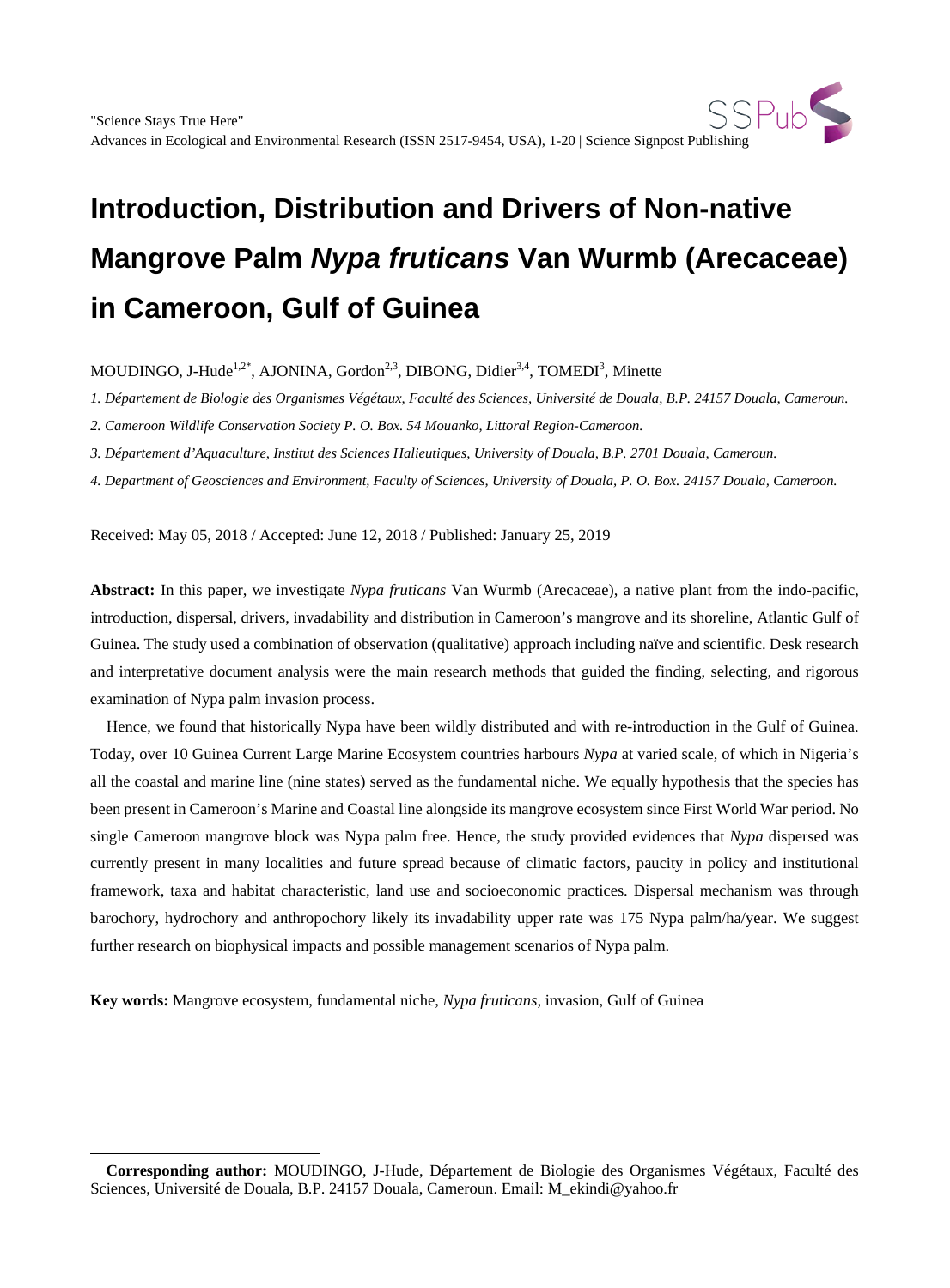# **1. Introduction**

Disturbed ecosystems are particularly vulnerable to invasion by plant species. Mangrove like the terrestrial ecosystem faced the challenge of intentional or unintentionally introduction of non-native or invasive species. This are usually studied under the themes "Invasion biology" (Davis 2011) or 'biological invasion' (Richardson 2011).

Current taxonomic status of mangrove, revealed that there are six indigenous woody species of which most were described (Letouzey 1968; Valet 1973) and one introduced species of mangroves in the Gulf of Guinea (Saenger and Bellan 1995; Sunderland and Morakinyo 2002; UNEP 2007; Spalding et al. 2010; Ajonina 2016). The species introduced, Nypa palm (*Nypa fruticans*), has been diversely reported and described (Hamilton and Dennis 1988; Balick and Beck 1990; Päiväke 1996; Teo et al. 2010). Actually, Nypa palm natural current range was only confined within the tropical Indo- West Pacific region (FAO 1994; Ellison et al. 2010; Lovly and Merlee-Teresa 2016). For Duke (2006), it may be due to the change in climatic conditions which might have cause triggers the loss of resourceful genotypes that can tolerate wider environmental conditions. Nypa palm are found in mangrove coastal environment, muddy estuaries or shallow lagoons and brackish freshwater swamps (Walsh 1974; Tomlinson 1986) compare to other palms (Lovly and Merlee-Teresa 2016). In Malaysia, for example Fong (1982) noticed that Nypa palm thrived in simple or complex channel tributaries. It has been reported to be naturalised recently in Panama and Trinidad (Bacon 2001; Dransfield et al. 2008; Ellison et al. 2010; Lovly and Merlee-Teresa 2016) and in the Central-West Africa marine and coastlines (Sunderland and Morakinyo 2002; Ukpong 2007; Ajonina 2016). Bacon (2001) suggested that each country near to Nigeria, which a fundamental niche, or sharing same biogeography with should check the routes and rates of dispersal. Even, though the IUCN Red List of Threatened Species present *Nypa fruticans* as least concerned, the largest natural stands is found in Indonesia (7000  $km^2$ ), (Flach and Rumawas 1996; WAC 2011) and in Nigeria its occupying over  $820 \text{ km}^2$  (GISD 2015).

Information's of introduction, spread and impacts by Nypa palm exists and are well documented for Nigeria mangrove (Bacon 2001; Isebor et al. 2003; Ukpong 2007; Akpan et al. 2016; Ibel 2016) compare to its situation in Cameroon. The period of Nypa palm entry into Cameroon's mangrove is uncertain, drivers' parenthetically and current distribution are unknown and more speculative. Moreover, little or no detail empirical research has been conducted on revealing Nypa palm status in Cameroon. Globally, reports by the Cameroon Government (MINEPDED 2014; MINFOF 2014; MINEPDED 2017) and some researchers (Ajonina 2008; Ajonina et al. 2010; Tening et al. 2013; Moudingo et al. 2017) have incidentally and inadequately talked on Nypa palm. Worst till, in the Cameroon's National Biodiversity Strategies and Action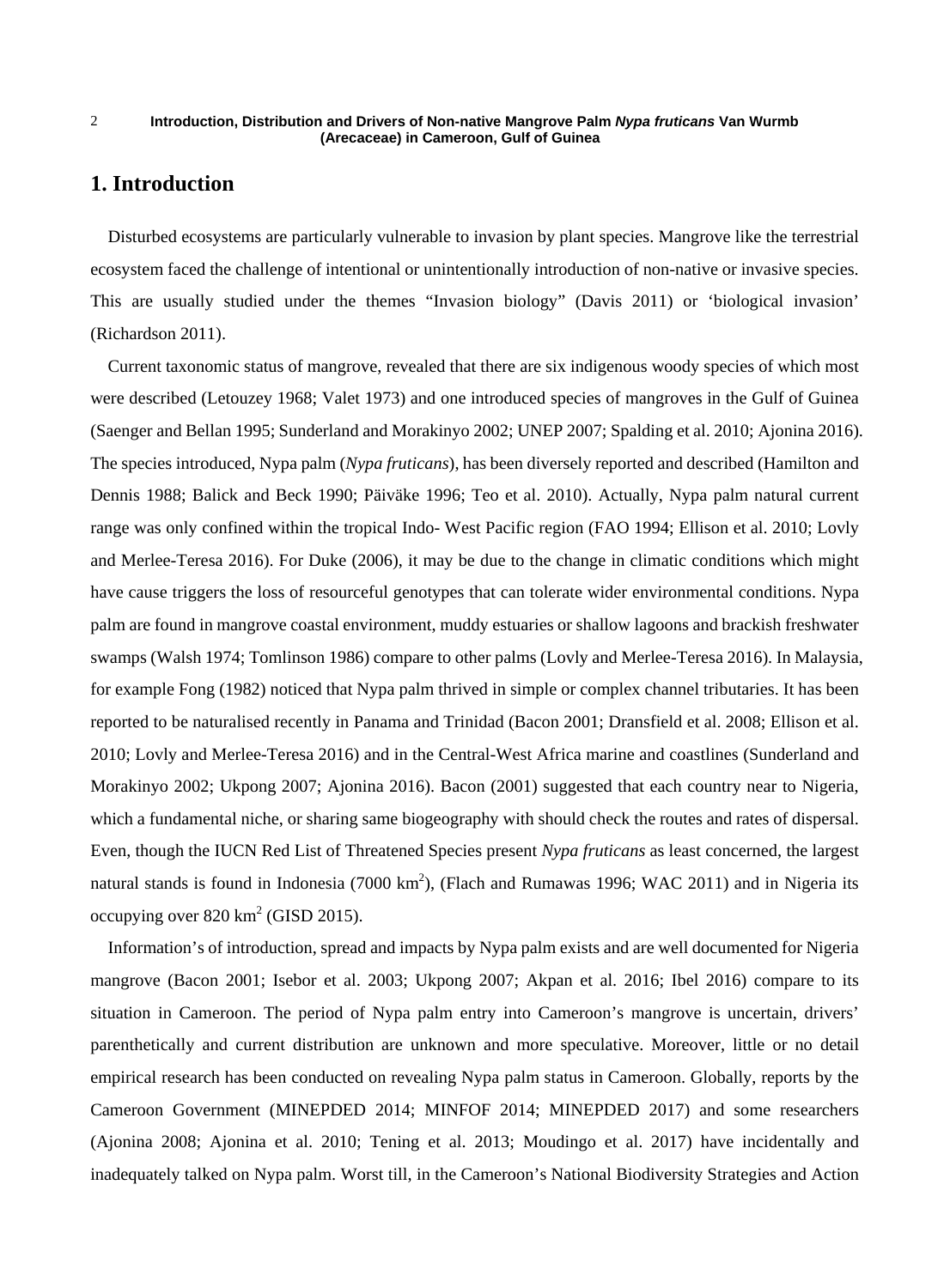Plans (NBSAP II 2012) information on non-native or invasive species is dearth. Whereas, literature on managing plant invasions is very rich and contains a diversity of concepts including, Prevention, Eradication, Control and Early Detection as described by Davis (2011). Hence, to manage Nypa palm invasiveness and invadability, there are prerequisites knowledge in the Cameroon context (Moudingo et al. 2015) such as introduction, drivers and current/potential future distribution that are necessary before embarking in any approach to management. This paper is amongst the many series, which will be published on Nypa palm (*Nypa fruticans*-Wurmb) in Cameroon, of which it's in line with Cameroon's master research plan developed in 2014, the Guinea Current Large Marine Ecosystem (GCLME 2005) recommendations, CBD/ Aichi Biodiversity Targets (Target 9) *per se*.

*Target 9: By 2020, invasive alien species and pathways are identifed and prioritized, priority species are controlled or eradicated, and measures are in place to manage pathways to prevent their introduction and establishment.*

# **2. Materials and Methods**

### **Location and general description of study site**

Cameroon  $(475\ 000\ km^2)$  is located at the extreme north-eastern end of the Gulf of Guinea and lies in the Bight of Biafra between Longitudes  $8^0$  and  $17^0E$  and Latitudes  $2^0$  and  $13^0$  N. The Cameroon coastal area which span from the Equatorial Guinea border (Campo River,  $2^020'N$ ;  $9^030'E$ ) and Nigerian border in the north (Akwayafe River,  $4^0 40^7$ N;  $8^0 15^7$ E). Our study area straddled on regions namely Southwest, Littoral and South. Cameroon maritime and coastal zone  $(15,400 \text{ km}^2)$  has been fully described in Ibe et al. (1999) and MINEPDED (2017). Henceforward, This area lies within the Atlantic Ocean with its continental shelf island, the exclusive economic zone and the Coastal fresh water and brackish wet lands ramified by an astonishing network of rivers and creeks, the beaches and dunes, mangroves, coastal plains, river deltas and estuaries, lagoons, swamps, coastal forests, watersheds. Special regards will be across five coastal divisions namely Ndian, Fako, Wouri, Sanaga Maritime and Ocean with marine and coastal area.

These low-lying coastal area water bodies are characterized by very dense rivers and periodic tidal variations and ranges along water channels. These differences depend on the hydrological properties and the slopes of the various channels. Most of the time, all these rivers and streams discharges in the Atlantic Ocean.

The climate of Cameroon is inter-tropical (hot, moist and dry conditions) and is usually dominated in the south region by the equatorial type. Climate difference at various locations is determined by the proximity to either the sea or the altitude like the Mount Cameroons hills in the South west region. The coastal areas of the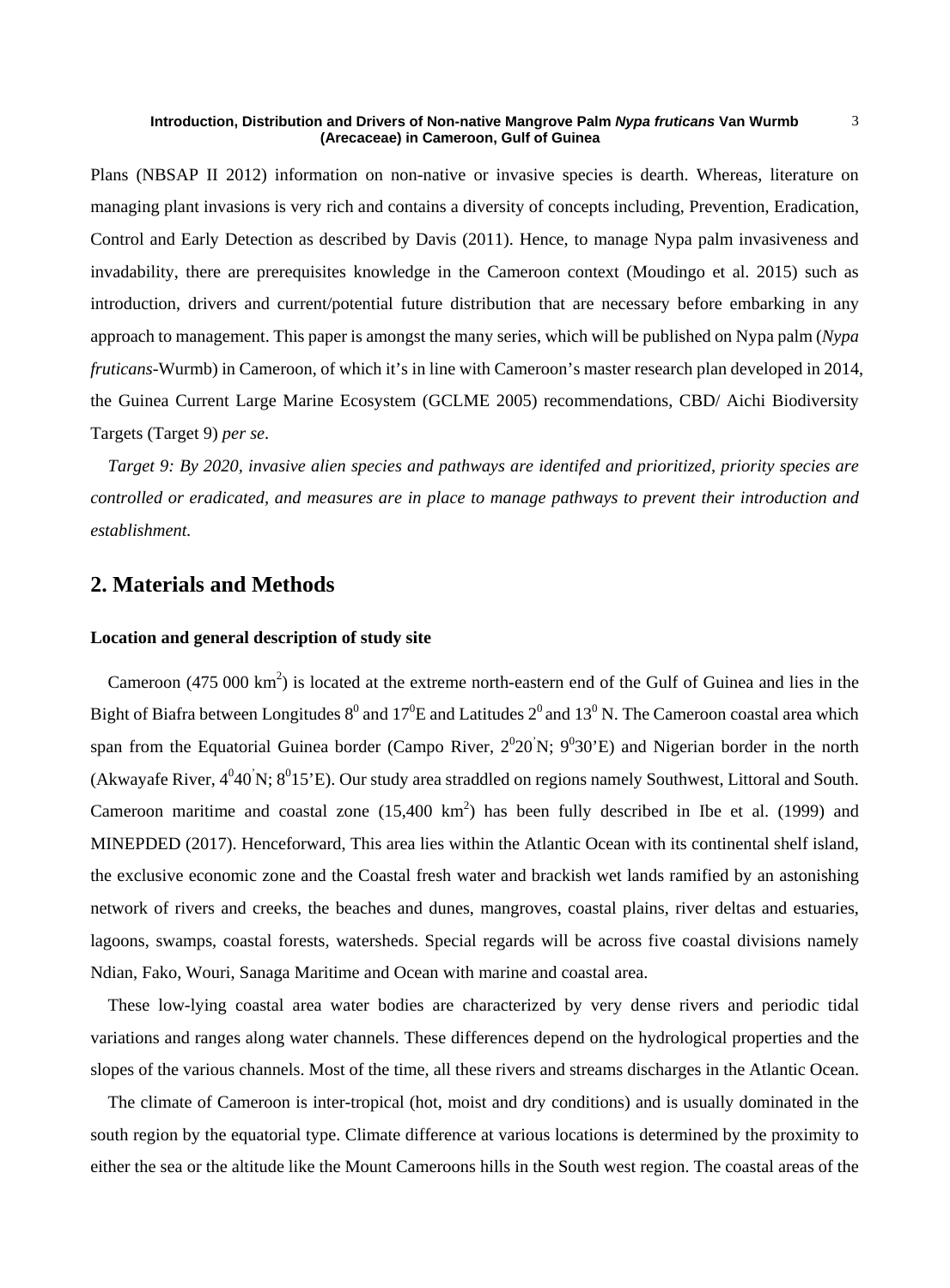south receive most of the rainfall; with annual totals reaching 3850 mm or more (the World's most humid spot is located in the area of Mount Cameroon, with over 9400 mm annual mean rainfall). Temperature varies greatly along the marine and coastal line depending where are in the South, Littoral or south west region. The population concentration is highest in the Cameroon estuary (with town like Douala, Limbe, etc.) while other are have spare population.

### *Study species*

Basic information about palms and its taxonomy has been catalogued and reported diversely by Tomlinson (1979); Balick and Beck (1990); Ellison et al. (2010). Palms family (Palmea or Areaceae) have over 180 genera and 2300 species (Tomlinson 1979; Dransfield et al. 2008). Palms are among the few monocots families with woody tissues (Riffle 2008). It has been hypothesized that some of these species amongst which Nypa palm to originally be distributed in four continent (tropical Africa, Asia, Europe and America) (Duke 2006; Dransfield et al. 2008) and the oldest of palms encountered (Päiväke 1996). Todaya, Nypa palm found on all continent (Ellison et al. 2010; GISD 2015).

Hereafter, Nypa (*Nypa fruticans*, Wurmb.) with stemless appearance (shrubby meaning fruticans) (Duke 2006) has horizontal creeping stems known as rhizomes, growing underground and is a monotypic and only species under subfamily Nypoideae (Tomlinson 1986; UNEP 2007; Dransfield et al. 2008; Spalding et al. 2010; Lovly and Merlee-Teresa 2016) and considered to be a mangrove species as well. In its natural range, the species occurs in tidal or semi tidal forest and rain forest margins especially Indo-pacific block (Ellison et al. 2010).

Mangrove Palm: *Nypa fruticans* or *Nypa fructicans* - known as the Attap Palm (Singapore), Nipa Palm (Philippines), and Mangrove Palm or Nipah palm (Malaysia) - grows in brackish water. Its fruit is in the form of an impressive spiky head, about the size of a "soccer ball", which breaks up after it ripens. Nipa (*Nypa fruticans*) is a monoecious palm with special characteristics. **Leaves:** A palm with large fronds can be up to 9 m long. **Flowers and Fruit:** Flowers are yellow and arranged in a clump on a stalk. The seeds which make up the buoyant fruit are dispersal by water. **Similar species:** None.

### *Research designed*

Nypa was incidentally captured in Ajonina (2008, 2016) but somewhat buttress in Moudingo et al. (2017). The study used a combination of observation (qualitative) approach including naïve and scientific observation but active as defined by Amin (2005). A desktop review of article of Nypa per se. This was due to the fact that the researcher collected and examined numerous secondary data such as previously published articles, public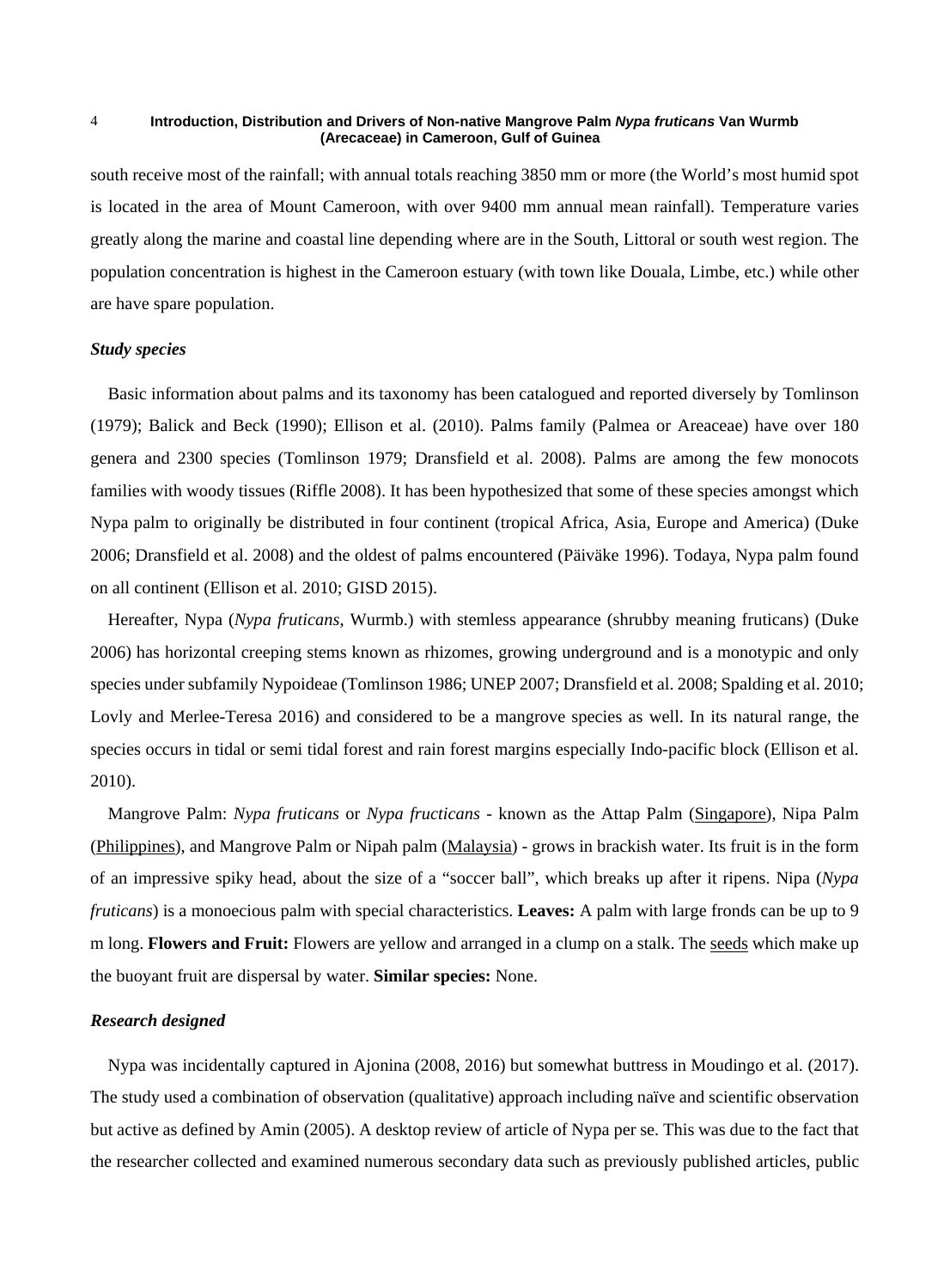reports (Amin 2005; Creswell 2009; Narayanan 2015) related to mangrove. Multiple views from different scholarly materials to highlight mangrove ecology and its species like Nypa palm were highlighted by the researchers, hence the adoption of the qualitative research approach for this research. Also, the visual texts (Denzin and Lincoln 1994) and data were used analysed and comprehend Nypa palm stage of invasion and future distribution.

Travis (2016) opines that desk research seeks to thoroughly analyse secondary data and these are from the internet, online databases, published reports, information from Government agencies and magazines. This is exactly what the researchers did to gain a broader and deeper interpretation of Nypa introduction and spread under study. The interpretative document analysis process (Amin 2005; Hefferman 2013) that is guided by the essential factors, namely, authenticity, credibility, representativeness before the final stage of deducing the meanings illustrated in the examined documents. The researcher commenced the analytical process by scrutinising the documents severally to gain the overall representation of their contents (Creswell 1998) and summarization of the main ideas (Peshkin 1993). Finally, the facts were evaluated and presented in a persuasive write-up to accentuate comprehensive understanding (Denzin and Lincoln 1994) of Nypa palm ecology in Cameroon.

# **3. Results and Discussion**

### *Introduction or spreading in West-Central Africa (the Gulf of Guinea): review*

Many authors (Sunderland and Morakinyo 2002; Ukpong 2007; Dransfield et al. 2008; Ellison et al. 2010; Akpan et al. 2016; Ibel 2016) have revealed the status of Nypa palm following its successive introduction more than a century ago, from the first point, the Cross River Estuary, Nigeria. Nypa was transported and outplanted in different localities (planted along the ldua Oron beach in 1912) between 1906 and 1945 (Bacon 2001; Ukpong 2007; Isebor et al. 2003). Some area outplanted or transplanted even enjoyed protection from colonial administration while other did not. Nypa palm is present, widespread and abundant throughout most mangrove areas and its associated littoral forest in Nigeria (Saenger and Bellan 1995; Ukpong 2007; Akpan et al. 2016).

The question by Sunderland and Morakinyo (2002) as to "Why was Nypa palm introduced to Africa?' found its answer given by Bacon (2001) and Ukpong (2007). Presumably it was to either to check erosion in the coastal, for aesthetic beauty and or to provide income locals. Before and after the two world wars, over 6000 Nypa palm seeds (GISD 2015) were intentionally introduced and outplanted in many sites. As from 1950, it is believed that the species spread essentially by hydrochory (tides waves) exacerbated by ship navigation to other suitable pristine mangrove ecosystem site. Nypa palm has become invasive and is considered a pest and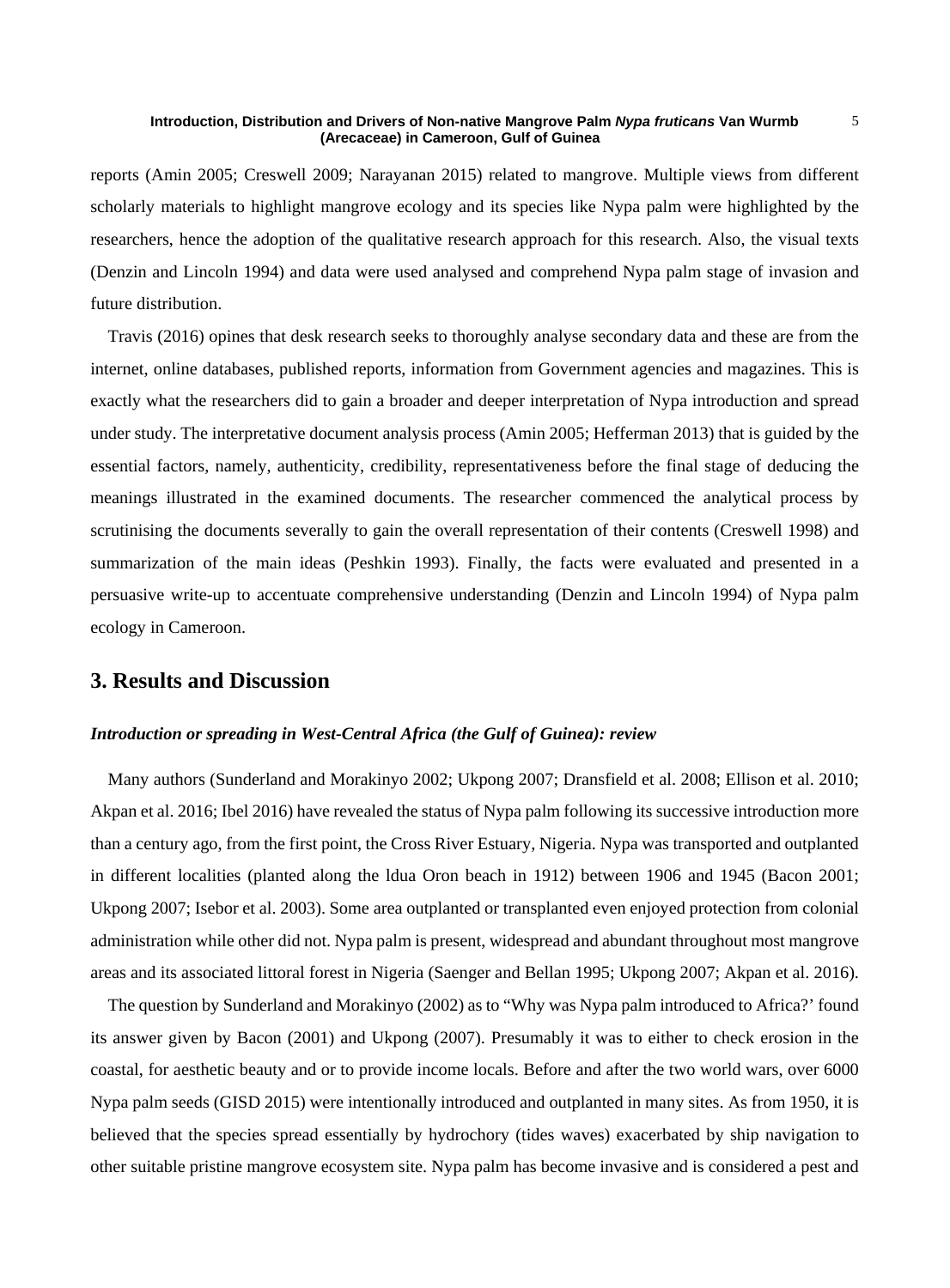weed (Sunderland and Morakinyo 2002; Ellison et al. 2010). Today, the impacts, possible economic value of Nypa in Nigeria are known (FAO 1994; Ukpong 2007; Ibel 2016).

In most state Nigeria, Nypa palm stand most have reached homeostasis. Nevertheless, it was intentionally introduced *de facto* with no risks analysis or assessment management. Intentional as proposed by Courtesy (2006), meaning that actions should been done for a purpose or with knowledge. No prior knowledge was available to understand its ecology. Nypa is significantly widespread in numerous locations across 09 states (according to the 1 October 1999 repartition). This situation of Nypa presence goes along the presence native mangrove species (*Rhizophora*, *Avicennia*, etc.) (Ibel 2016). Thus, *Nypa fruticans* has been looked as problem in Nigeria mangrove forest (Akpan et al. 2016). Before 2011, the original idea of Nypa clearance or eradication has been not possible so it was reformulated after the project hiatus to a "wise-use" alternative (Humphrey and Gordon 2012; Akpan et al. 2016; Ibel 2016).

### *Current distribution of Nypa palm in the Gulf of Guinea*

Nypa palm do not occur in Eastern Africa Mangrove where *Rhizophora racemosa* don't occurs. Presently, Nypa palm occurrence is beyond first intentionally introduced country, Nigeria. After a century, Nypa is widespread and in certain countries floating fruits and seeds are visible along the shorelines. Some authors (CAB International 2004; Humphrey and Gordon 2012) reported that most mangrove ecosystem of these countries at the Gulf of Guinea are already infested and as species time stages ranging from pioneering (lagintroduction and spread) to expansion (scattered but numerous locations) as proposed by (Shigesada et al. 1995). Eleven (11) out of sixteen (16) countries of the Guinea Current Large Marine Ecosystem (GCLME) are already infested (Table 1) with probably few to numerous location or patches harbouring Nypa palm stands. Eradication might be possible when the species is spotted in little localities compare to when it has reached saturation (widespread) but homeostasis like in Nigeria's mangrove ecosystem (Akpan et al. 2016).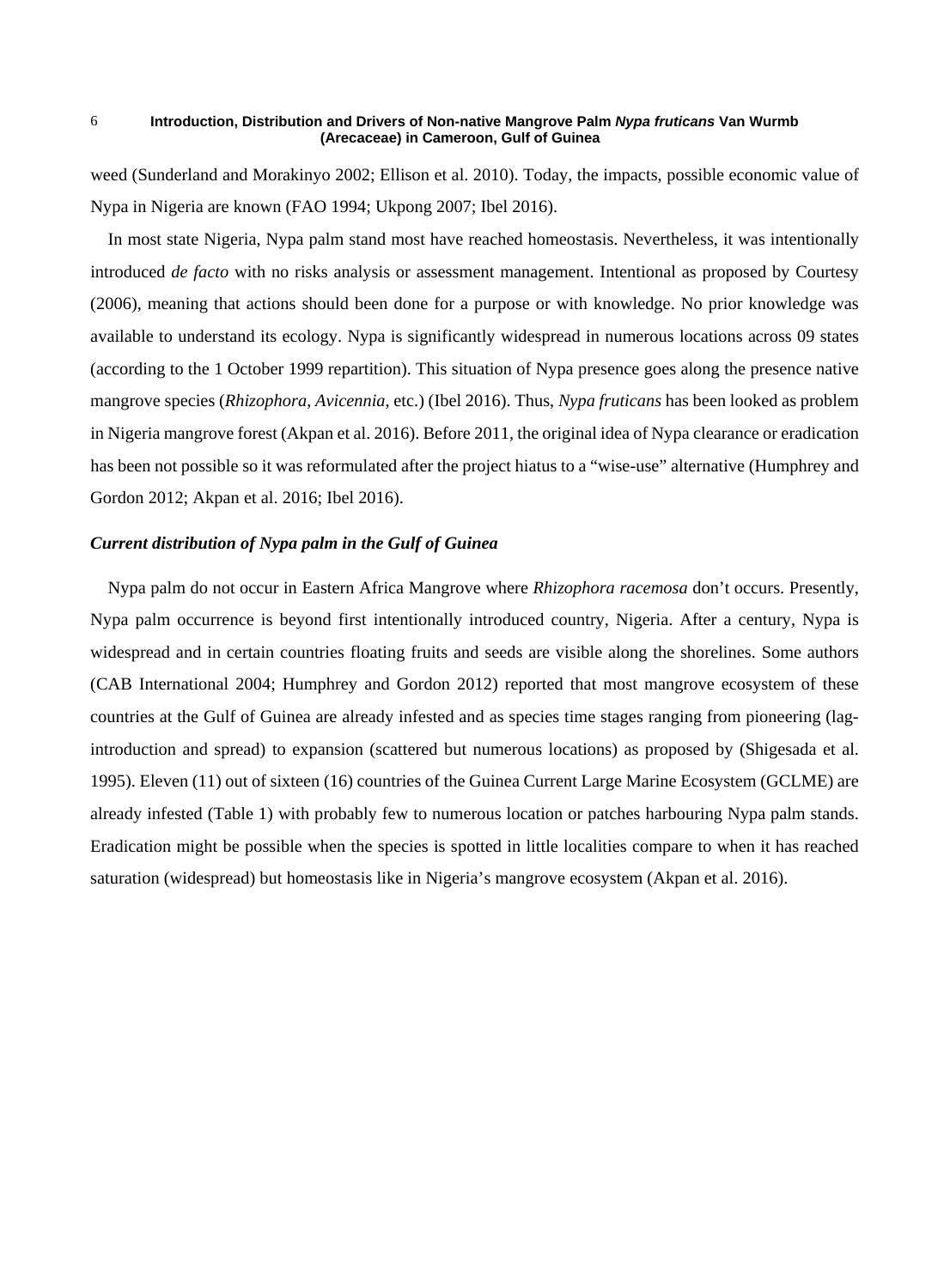**Table 1** Distribution of Nypa palm and seeds pressure status across the Guinea Current Large Marine Ecosystem

| Country                               | Nypa palm state<br><b>Dispersal means</b> |                            | <b>Authors</b>           |  |
|---------------------------------------|-------------------------------------------|----------------------------|--------------------------|--|
| Sierra Leone                          | ?<br>Present                              |                            | <b>CAB</b> International |  |
| Senegal                               | Present                                   | $\overline{\mathcal{L}}$   | $(2004) \&$              |  |
| Nigeria                               | Widespread (saturation)                   | hydrochory & anthropochory | Humphrey and             |  |
| Mauritania                            | widespread                                | hydrochory?                | Gordon (2012).           |  |
| Ghana                                 | Present                                   | hydrochory?                |                          |  |
| Cameroon                              | widespread                                | hydrochory & anthropochory |                          |  |
| Equatorial Guinea (Island & mainland) | Present and Floating fruit (seed)         | hydrochory                 |                          |  |
| Gabon                                 | Floating fruit (seed)                     | hydrochory                 |                          |  |
| Congo Brazzaville                     | Floating fruit (seed)                     | hydrochory                 |                          |  |
| Congo                                 | Floating fruit (seed)                     | hydrochory                 |                          |  |
| Angola                                | Floating fruit (seed)                     | hydrochory                 |                          |  |

### (GCLME) countries

### *Period and Pathway of entry of Nypa palm into Cameroons mangrove*

Nypa palm seeds escaped from the Cross Rivers state, Nigeria and entered fishing camps in and around the Rio del Rey mangrove, Cameroon. The first introduced and out planted points of Nypa palm is known and approximately less than 10 km (James town -Akwa Ibom State) and 300 km (Oloibiri Town -Bayelsa State) with respect to Cameroons bordering fishing camps like Jabena (Bakassi Peninsular), Uzama fishing camp (Akwabana Island), etc.. Proximate climatic similarity, mangrove habit and its margins-effect location favoured Nypa palm escape into Cameroon marine and mangrove ecosystem.

Usually, first flowers of Nypa palm occurs between three (03) and five (05) years after germination, and its fruit matured 5-9 months (Lovly and Merlee-Teresa 2016). Nypa palm completes growth, maturity and fruits production takes approximately five (05) years. It is possible, therefore, that Nypa palm following its life cycle, was already present in "*Kamerum"* (under Germany administration) and spread further (under British and French after 1915) in estuaries, island and peninsular (e.g. Jabane, Akwa yafe River, Rio del Rey, etc.) and mangrove between 1914-1918, period of the First World War (WWI) or early enough. After, the WWI, it was only then that Nypa palm effective presence was noticed. This explanation is line with unreliable source hypothesis that Nypa palm entered around the 1950s and that of Mbog (person com. 2016) which was to be in the early 1970s. Floating seed or fruit released and escape from the Nigeria stands between 1906 and 1912, first of all seeded from individual to many before became a stand noticeable. Probably limited knowledge on mangrove impeded the noticing and reporting of the presence of Nypa palm.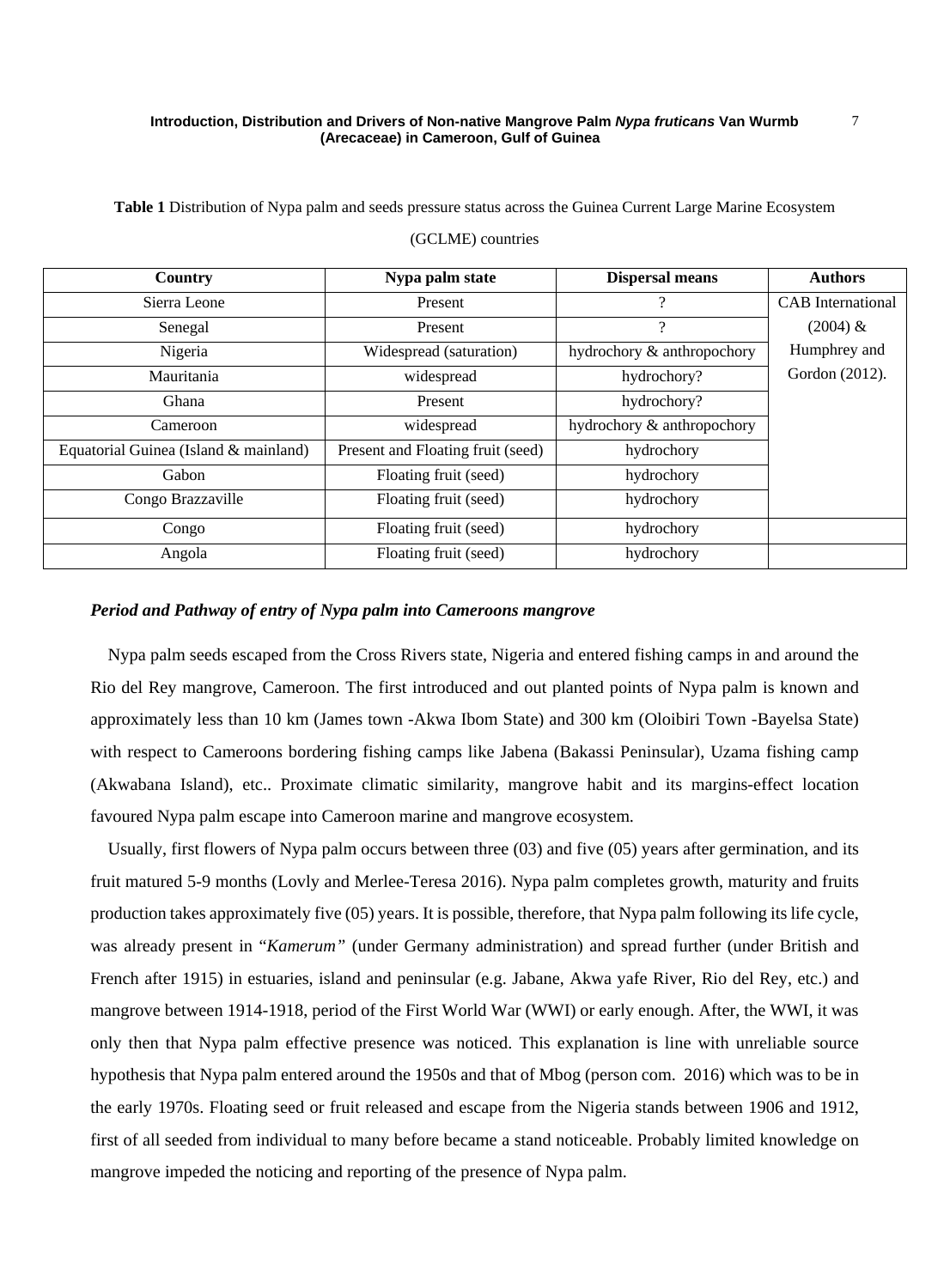Afterwards, it spread south up to the Cameroon mangrove and associated forest estuary as noticed by (Din 1995; Saenger and Bellan 1995; Sunderland and Morakinyo 2002; Ajonina 2008; Ellison and Strickland 2010; Humphrey and Gordon 2012; Moudingo et al. 2015, 2017). Rio del Rey mangrove block was probably the first Nypa palm saturated zone, while other site became increasingly susceptible and saturated with seeded Nypa abundance according to Shigesada et al. (1995) classification. Most likely, Nypa palm seeds escaped by tidal current and found suitable sites to further spread between 1920 and 1925 in the Cameroon Estuary, Rio Ntem and other Mangrove site. Nypa palm spreading in the Cameroon (Wouri) estuary coincided with the first industrial exploitation of *Rhizophora racemosa* in one of its Island namely the Manoka Island as discussed by Mbog (pers. com. 2016).

### *Nypa palm uses and seed type's dispersal in Cameroon*

The uses of Nypa palm are many and diverse (FAO 1994; David et al. 2008; Spalding et al. 2010; Akpan et al. 2016) across its introduced range. By 1930 onward, Nypa fronds are used for thatch and wall-partitioning (construction material in fishing camps) of dwellings, and as fuel wood for cooking and fish smoking, globally in the Rio del Rey (Nigeria and Cameroon). In some fishing camps fronds (dried petioles and stalks) were used to kick-start fire in fishing camps. Most of these fishing camps where local poor dwelled for livelihood are usually found around are where there are brackish and fresh water environments. The diverse uses might have served as a substantial trigger for further transportation of the seeds (fruit) by migrant fishing population (especially Nigerians, Ghanaians, etc.) further south to the equator in towns or fishing camps around Cameroon estuary (Limbe, Tiko, Douala, Moungo) where they were covertly planted.

In the marine environment, the spread of non-native species is largely mediated by anthropogenic activities (Seebens et al. 2013). Locales transported the seeds of Nypa palm with them to their supposed destination across the coastline down south. So, as locales people (especially Nigerians, Ghanaians, etc.) moved further down south the equator, Nypa palm followed similar move to support precarious house construction. The reason was that woody or hard material will take more time to transport and was costly to acquire, hence, they resorted to use Nypa palm leaflets for thatch to roof and wall, so as to have shelter in mangrove area. Usually, the house looks fragile and suspended with no partition into room, all in trying to respect tides movement.

Beside these consideration, Nypa palm fruit/seed fall from parent plant by gravity (Barochory-primary dispersal) and carried by tides and escaped from the Nigeria and spread into Cameroons mangrove. The second important mechanism of dispersal is by water (tides) (hydrochoric-secondary dispersal) and third by human (anthropochory-tertiary dispersal). These further influenced the process of spread fruit (seeds) to suitable brackish and fresh water environment in Cameroon. Mangrove propagules or seeds are carried off shore by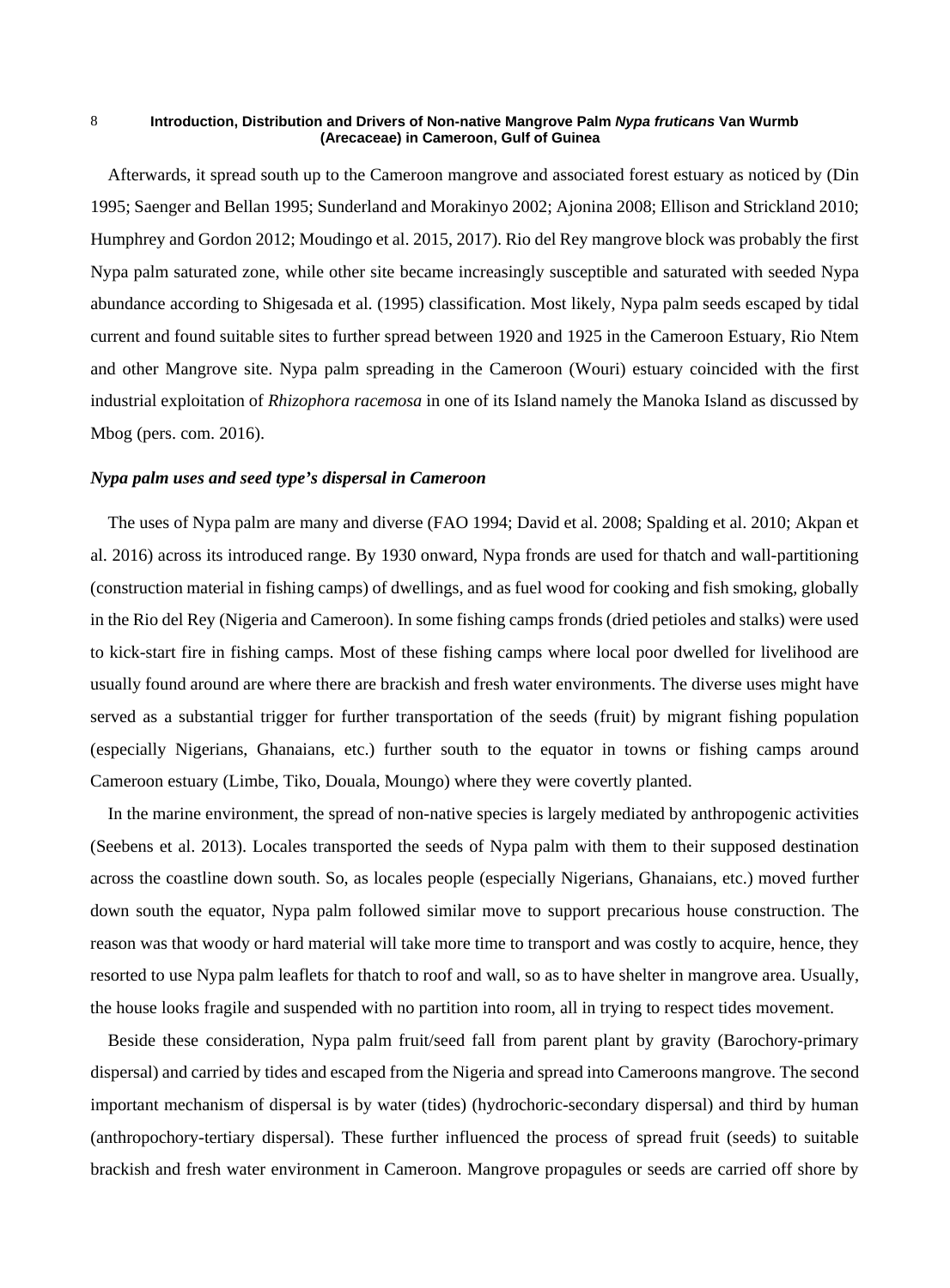water currents (Muller 1959). Sea water current dynamics played a significant role in this process of Nypa palm long distance dispersal mechanism in the Gulf of Guinea.

Nypa palm took advantage of dispersal agent and other vectors mindful of its flower phenophase and massive fruit production yearly to influence proportional and actual colonisation or establishment in many sites in the Gulf of Guinea Countries. It belief there are usually synchronous timing of seed release and sustained tides dynamics. Hence, ground branching of its rhizome led to other form dispersal, and favoured *in situ* site displacement, colonisation and naturalisation (saturation) on the other hand through seeds many self-made seeds nurseries pills up to generate gregarious population and or albeit small patches. Tides, creek and river margins had served as corridors for both short and long distance dispersal of Nypa palm and for migration of its fruits into new coastlines. Path analysis suggests that a high selfing ability directly increases the number of regions where a species is naturalized (Razanajatovo et al. 2016).

### *Major drivers of Nypa palm spread*

Mangroves are plant communities of the intertidal coastal zone in the tropics and subtropics (Baba et al. 2013) and can be affected by an invader plant. Many threats that contribute to the decline and degradation of mangrove ecosystems worked in favour to Nypa palm succession and establishment. Nevertheless, major drivers of invasive (non-native) species are climatic, land use, habit characteristic and socioeconomic factors (Pitt 2008; Pysek et al. 2010; Bellard et al. 2016).

### *Climatic factors*

Mangrove distribution is limited by temperature as revealed by Giri et al. (2011). Mangroves are plant communities of the intertidal coastal zone in the tropics and subtropics (Baba et al. 2013). Increase in atmospheric and water temperatures is expected to either increase or decrease mangrove productivity (increase growth or high litter production) for native species in most location but not simultaneously. Increased temperature could lead to an extension of warmer season with an irritating effect on mangrove species retarding flowering phenophase and natural regeneration. Native species like *Rhizophora* spp. accounting for over 90 % of mangrove forest might suffer more compared to Nypa palm. There are rising concerns about the continued disappearance of the species *Avicennia germinans* and possible extinction in the mangrove landscape (UNEP 2007). Though *A. germinans* presents favourable coppicing characteristics than *Rhizophora* that does not coppice (Ajonina 2008). Nypa palm possesses several positively selected genes related to "response to stress" such as salt tolerance and vivipary development and its adaptation (He et al. 2015). With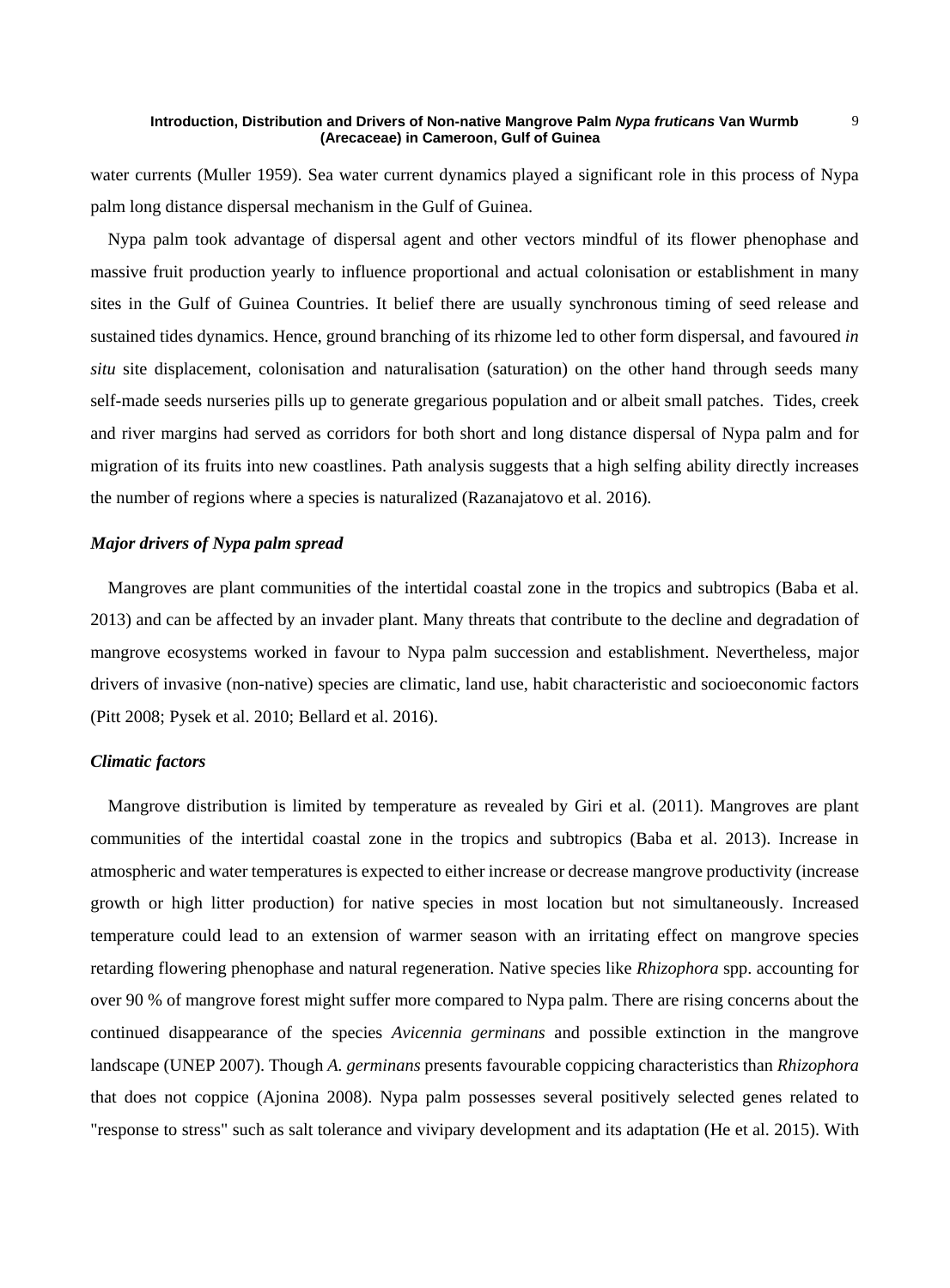Nypa rhizome dichotomous branching system propagation could be advantage for continual dispersal. The growth of Nypa is favoured by high temperatures (Ukpong 2007 Zakaria et al. 2017).

Combined with climate effects,  $CO_2$  directly affect plant growth and development. Mangrove plants operate the  $C_3$  pathway of carbon fixation in the photosynthesis (Venkatesalu et al. 2008) thus metabolic responses with increased atmospheric  $CO_2$  increases productivity and more efficient water use. Doubled levels of  $CO_2$ have been demonstrated to significantly increase biomass *Rhizophora* seedlings compared to normal levels (Farnsworth et al. 1996) only under favourable salinity (Zakaria et al. 2017) and humidity (Ball et al. 1997). Some  $C_3$  plants like palm trees can cope with this terrible phenomenon, most  $C_3$  plants can lose efficiency in productivity of up to 40% in warm, sunny, and dry conditions (McFadden 2014).

Mangrove have survived numerous glacier and interglacial period following fossil radiocarbon dating and pollen analysis (Ellison and Strickland 2010). Nypa palm generally thrive in low salinity and where water at low tide is practicality fresh (Flach and Rumawas 1996; Zakaria et al. 2017). Major requirement is the physical aspect through the deposit sedimentation and favoured by especially hinterland erosion. The low-lying coast of Cameroon is associated to Atlantic Ocean and rainfall, important runoff, many rivers (Sanaga and its tributaries, Akwa Yafe, Ndiam, Meme, Moungo, Wouri, Dibamba, Nyong, etc.) that empties themselves in the sea (Ibe et al. 1999; Neba 1999) contributing to dilute seawater. No matter the shelter of the coastline both sedimentation and erosion will occur leading to change of water quality. The limit between fresh and saline water is not known in most Cameroon mangrove block, even so it belief, that synergy of these aspects alongside other abiotic factors could only enhance site suitability for Nypa palm establishment. In that way, Nypa palm might exist in a simple or complex tributaries, mud and tidal flat and creeks, if the tide and freshwater input are sustained (Sum et al. 2013).

### *Policy and institutional framework*

There is currently no legal and policy framework that would facilitate the management of invasive or nonnative plant in Cameroon' marine and coastal Ecosystem. Present forestry and environment legislation and policy frameworks of Cameroon are well developed and provide for an overall framework for management of Cameroon's forestry and wildlife resources. Yet, special ecosystems challenge by plant invasion in mangrove are not taken into consideration, thus limiting the application of some national and international framework to the management of marine, mangroves ecosystem and the control of its resources. Three marine and coastal protected areas are under creation and the process is quite slow. Most local development reluctantly look at mangrove ecosystem talk less of invasive plant species. Law enforcement to regulate mangrove harvest is too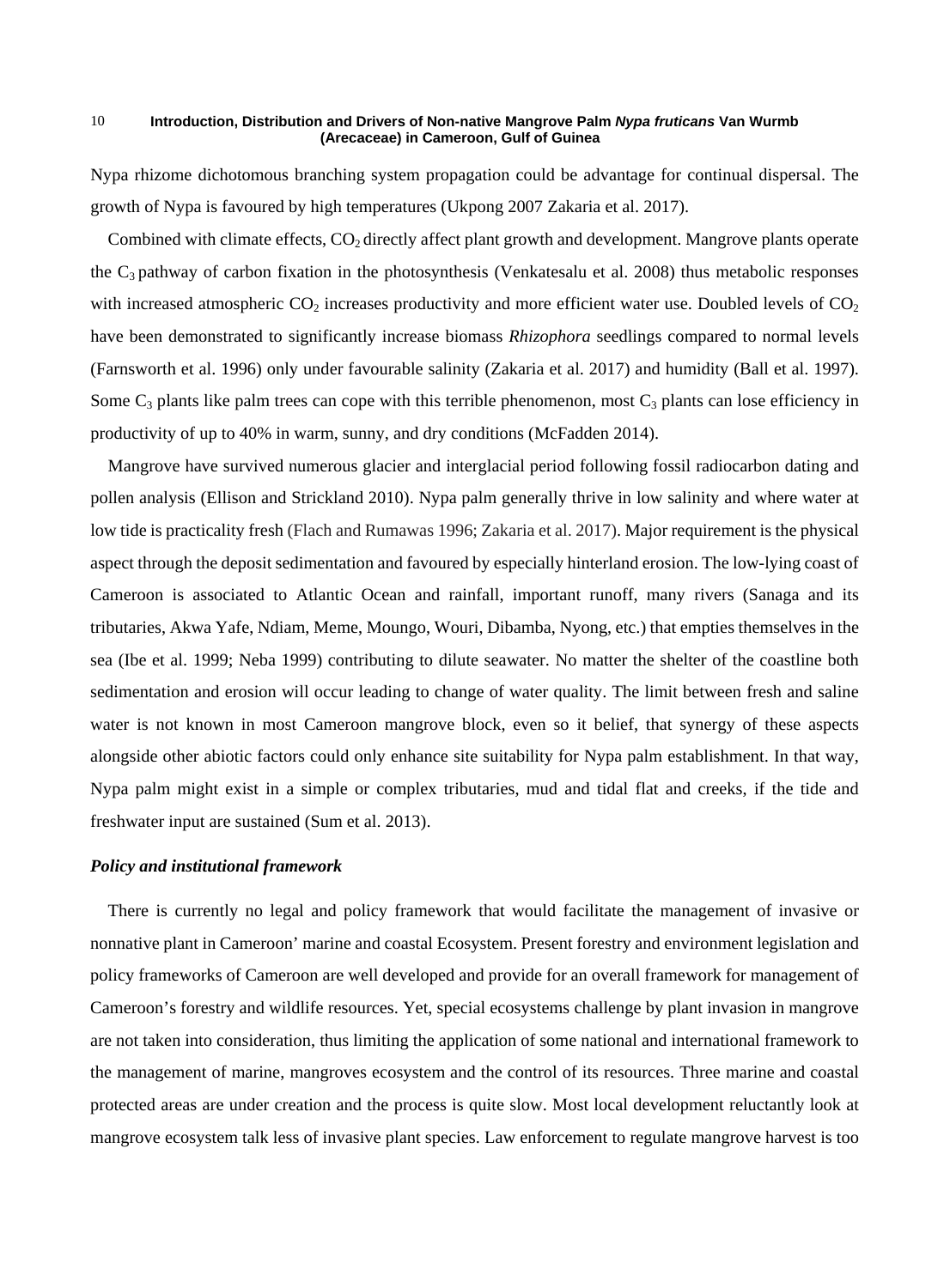weak. Most certain is the way the legislative defines what is a 'mangrove'. There is no local nor national strategy specific to curtail marine and coastal invasive plant like the non-native (Nypa palm) species *per se*.

## *Taxa adaptation and habitat characteristic*

The richer the habitat the more difficult it could be to invaded (Jeschke and Strayer 2005). In term of flora, mangrove ecosystem in West –Central Africa are less rich compare to terrestrial forest. The *Rhizophora racemosa, Rhizophora harrisonii*, *Rhizophora mangle* (Rhizophoraceae), *Avicennia germinans*  (Avicenniaceae)*, Laguncularia racemosa, Conocarpus erectus* (Combretaceae) are considered mangrove indigenous plant species (Letouzey 1968) while *Nypa fruticans* an introduced species (Saenger and Bellan 1995; UNEP 2007; Spalding et al. 2010; Ajonina 2016). Nypa are present along most creeks and other rivers corridors in Cameroon e.g. rivers Dibamba (low-lying coast-Douala basin), lower Meme (low-lying coast -Ndiam basin), Mpolongwé (southern lowlands), etc. Coexistence was noticed at stand levels between *Nypa fruticans* with mostly Rhizophoraceae (*Rhizophora racemosa*) species in the Cameroon mangrove ecosystem (Ajonina 2008; Moudingo et al. 2017).

The introduced species uses it growth habit namely termed "Pleonanthic" to produce flower as it grows vegetatively simultaneously. In the field, the seed pressure and tides dynamics helps the species to rapidly dispersed (short and long distance), establish and even further spread especially by underground dichotomous branching before natural regeneration of native species like *Rhizophora* spp. or *Avicennia* sp. Such, underground growth is another form dispersal mechanism of Nypa palm. Hence, the performance of Nypa palm might impede the juvenile stage of native species (Rhizophoraceae). Nypa palm stand have a positive respond in Cameroon mangrove ecosystem as in its pristine native habitat. However, once they still roots or pneumatophores have established Nypa palm might not deterred the native species easily. In suitable condition, with its rhizome branching from below ground, we assumption that in soft muddy or mucking environment Nypa palm (non-native) might deterred native species like *Rhizophora* spp. or *Avicennia germinans* in most case.

Proximate habit and or landscape effect, species characteristic, primary and secondary dispersal mechanism and other environmental factors all might act in synergy to influence Nypa palm invasion processes. An early pioneering period enters into effect as new sub-populations are established, a middle period with rapid change as the population expands to new habitat, and a later period of condensing saturation or fill-in when new habitat and resources become scarce.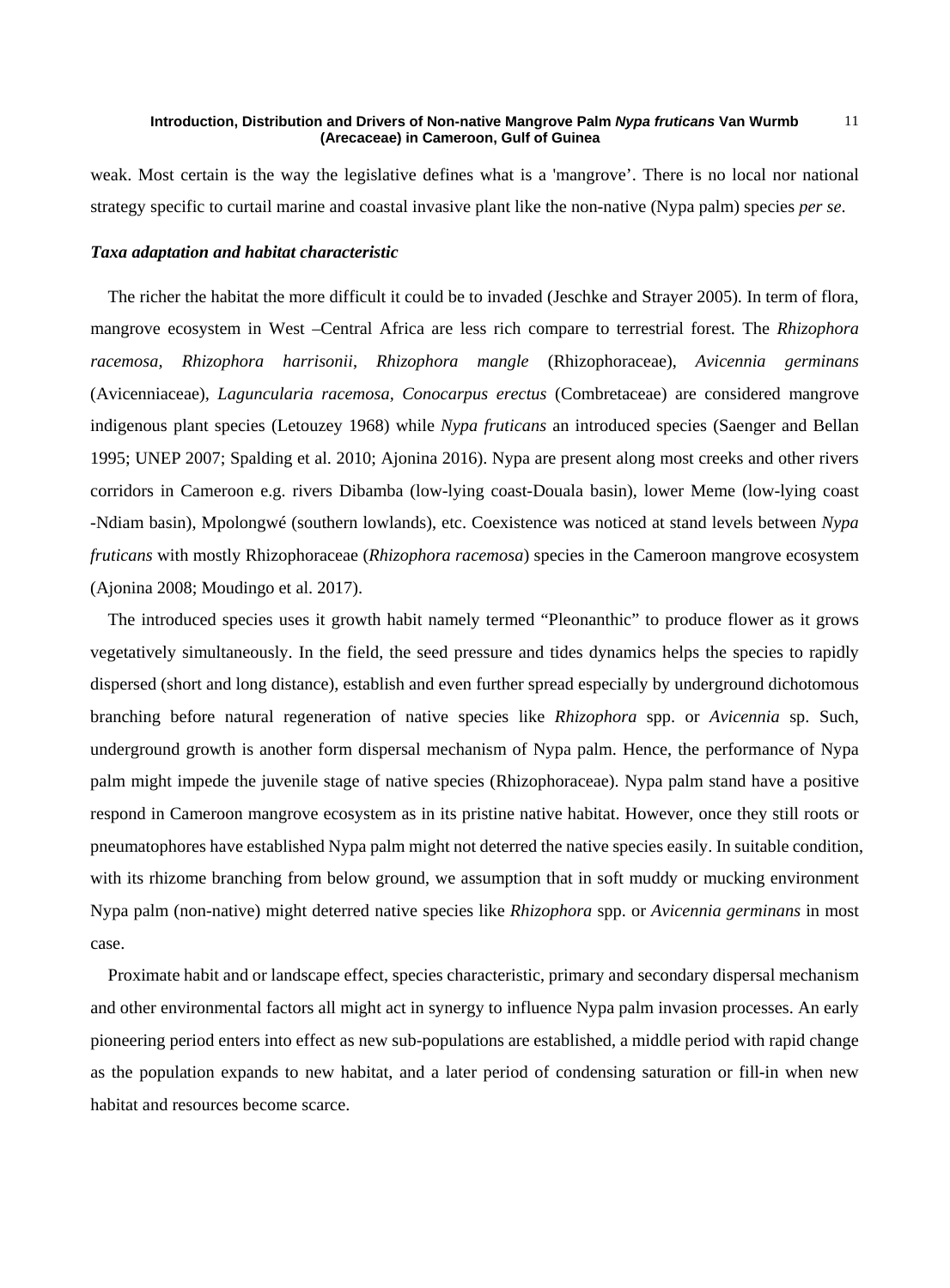#### *Land use and socioeconomic aspects*

Human land-use patterns affect the spread of non-native species (Mooney and Hobbs 2000; Pitt 2008). Unsustainable anthropogenic and climate change are threatening the sustainability of coastal ecosystems in countries of West-Central Africa (Feka and Manzano 2008). Human activities such as tree felling, urbanization, oil and gas exploration and exploitation and other activities led to the interference in the normal mangrove by the Nypa palm (Isebor et al. 2003). Many specific human activities especially forest products for consumption at various levels (subsistence, artisanal, and industrial) reduce the area of native mangroves plant species (Ong 1982; Wolanski et al. 2000) practices, which hinders competition, coexistence and render mangrove ecosystem vulnerable to Nypa palm invasion. The most detrimental action recently observed are the excavation mangrove soil for dam, foot path and house constructions in the Cameroon Estuary, leaving behind only hard soil impossible for native species like the Rhizophoras to utilise but suitable for Nypa palm to be seeded. Mud flat or bare mangrove site with favourable tides are there suitable for Nypa naturalisation. Clearly, limited ecological knowledge, habitat destruction and fragmentation favoured plant introduction and invasion. According to Moudingo et al. (2017) Nypa palm invades any potential mangrove site under any exploitation regime even with little or no disturbance. According to him and his colleagues, the invadability rate (openness of the mangrove habitat) to Nypa palm in the Cameroon estuary range 12.5 – 175 Nypa palm/ha/year. Hence, during the establishment phase, landscape and habitat disturbance are they major factors that favours invasions, particularly invasions of alien plants (Pitt 2008).

### *Current distribution of Nypa palm across Cameroon mangrove block*

With such an invadability rate know for the Nypa palm, the species has invaded Cameroon mangrove three blocks (Table 2). Today, the species are seeing everywhere at different growth stage and formed sporadic or dense stands and mono-stand in association especially with *Rhizophora* spp. Nypa palm in the Cameroon Estuary and Rio del Rey mangrove blocks are in well-established stands (under expansion) compare to the Nyong-Campo Landscape (Rio Ntem Estuary) which are patches or spotted (lag-pioneering phase) . From North to south Cameroon coastline, twenty three local government are affected and currently harbours Nypa palm (Table 2). Though, few, the number of affected villages or fishing camps might exponentially be. May be it is time for the valuation of mangrove Nypa palm in all it form.

Hence, we provide a comprehensive record of the distribution of *Nypa fruticans* in Cameroon, helpful most local government. The present landscape status of population of Nypa palm in Cameroons mangrove could not be ascertained because of the recent large scale reclamation works around it in Cameroon estuary and somewhat patchy nature of the stand in the Rio Ntem.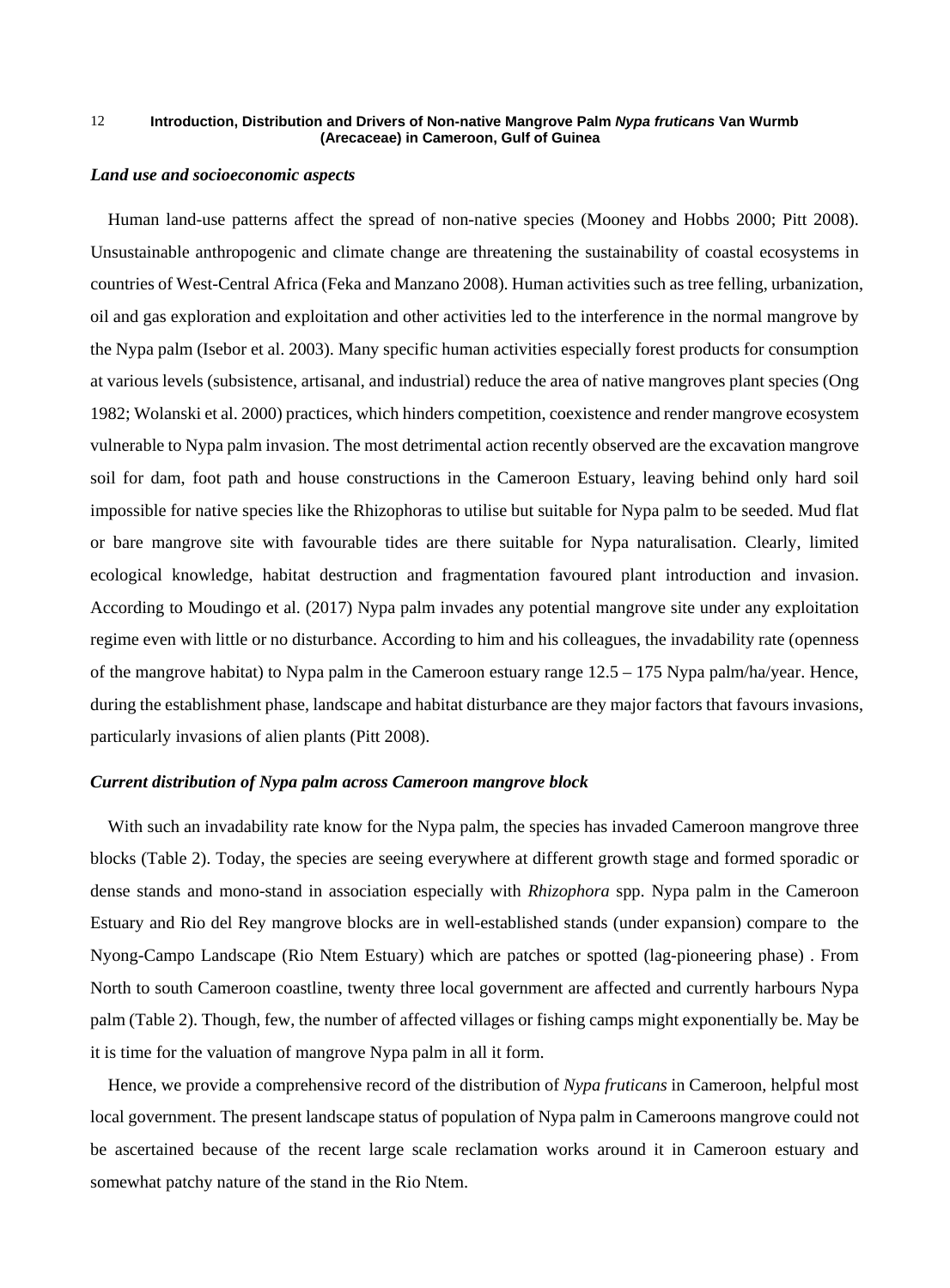| <b>Fundamentals Niche</b><br>-(Mangrove Block)             | <b>Local government</b><br>affected | <b>Occupied Niche (Site/villages/fishing</b><br>camp affected) | <b>Observed Nypa palm</b><br>occurrence stages<br>(Shigesada et al.<br>1995) |
|------------------------------------------------------------|-------------------------------------|----------------------------------------------------------------|------------------------------------------------------------------------------|
| South Region<br>Nyong-Campo<br>Landscape (Rio Ntem)        | Kribi 1                             | Eboundja (Canton Batanga Sud),                                 | Pioneering                                                                   |
|                                                            | Kribi 2                             | Mpolongwé, Londji (Batanga North)                              | Pioneering                                                                   |
|                                                            | Lokoundje                           | Lokoundje (Fifinda)                                            | Pioneering                                                                   |
|                                                            | Campo                               | Ebodja                                                         | Expansion                                                                    |
|                                                            |                                     | Campo Beach                                                    | Pioneering                                                                   |
| Littoral Region - Wouri<br>(Cameroon Estuary)              | Wouri (Douala 1)                    | Youpwé & Deido                                                 | Saturation                                                                   |
|                                                            | Wouri (Douala 2)                    | Bonamouang                                                     | Expansion                                                                    |
|                                                            | Wouri (Douala 3)                    | Ndopassi/Japoma (Dibamba pont)                                 | Expansion                                                                    |
|                                                            | Wouri (Douala 4)                    | Bonabéri                                                       | Expansion                                                                    |
|                                                            | Wouri (Douala 5)                    | Akwa Nord                                                      | Expansion                                                                    |
|                                                            | Wouri (Douala 6)                    | Manoka (Community Forest)                                      | Saturation                                                                   |
| Littoral Region - Sanaga<br>Maritime (Cameroon<br>Estuary) | Dibamba                             | Ndonga                                                         | -Pioneering                                                                  |
|                                                            | Dizangué                            | Ndonga Yakalak                                                 | - free                                                                       |
|                                                            | Edéa 1ere                           | Aide                                                           | - free                                                                       |
|                                                            | Edéa 2e                             | Malimba                                                        | free                                                                         |
|                                                            | Mouanko**                           | Yakalack, Malimba (yoyo, Mbiako,<br>Youme)                     | Saturation                                                                   |
| Littoral Region -Nkam<br>(Cameroon Estuary)                |                                     | Wouri Bwellé                                                   | - free                                                                       |
|                                                            |                                     | <b>Bdjob Ndogpenda</b>                                         | - free                                                                       |
|                                                            | Yabassi                             | Dibeng-Ndogbele                                                | - free                                                                       |
|                                                            |                                     | Bodiman                                                        | - free                                                                       |
| Littoral Region - Moungo<br>(Cameroon Estuary)             | Dibombari                           | Dibombari (North Boder with bonaberi)                          | free                                                                         |
| South west Region -Fako<br>(Cameroon Estuary)              | Limbe 1                             | Down Beach/Bota                                                | Expansion                                                                    |
|                                                            | Limbe 3                             | Bimbia/Mbeta                                                   | Pioneering                                                                   |
|                                                            | Tiko                                |                                                                | Pioneering                                                                   |
| South west Region - West<br>coast-(Rio Del Rey)            | Limbe 2                             | <b>Batoke</b>                                                  | Pioneering                                                                   |
|                                                            | (Fako)                              | West coast (Idenau)                                            | Expansion                                                                    |
| South west Region -<br>Ndian** (Rio del Rey)               | Bamuso                              | Pêcheries, Ekombe, Bakole, Balondo                             | Saturation                                                                   |
|                                                            | Idabato                             | Kombo Amunja                                                   | Saturation                                                                   |
|                                                            | Ekondo Titi                         | Ekondo-Titi Rural                                              | Saturation                                                                   |
|                                                            | Kombo Abedimo                       | Akwa                                                           | Saturation                                                                   |
|                                                            | Kombo Etindi                        | Kombo Itindi Rural                                             | Saturation                                                                   |
|                                                            | Isangele                            | Isangele Rural                                                 | Saturation                                                                   |

**Table 2** Overview of *Nypa fruticans* distribution & stages- in Cameroon' marine and coastal environment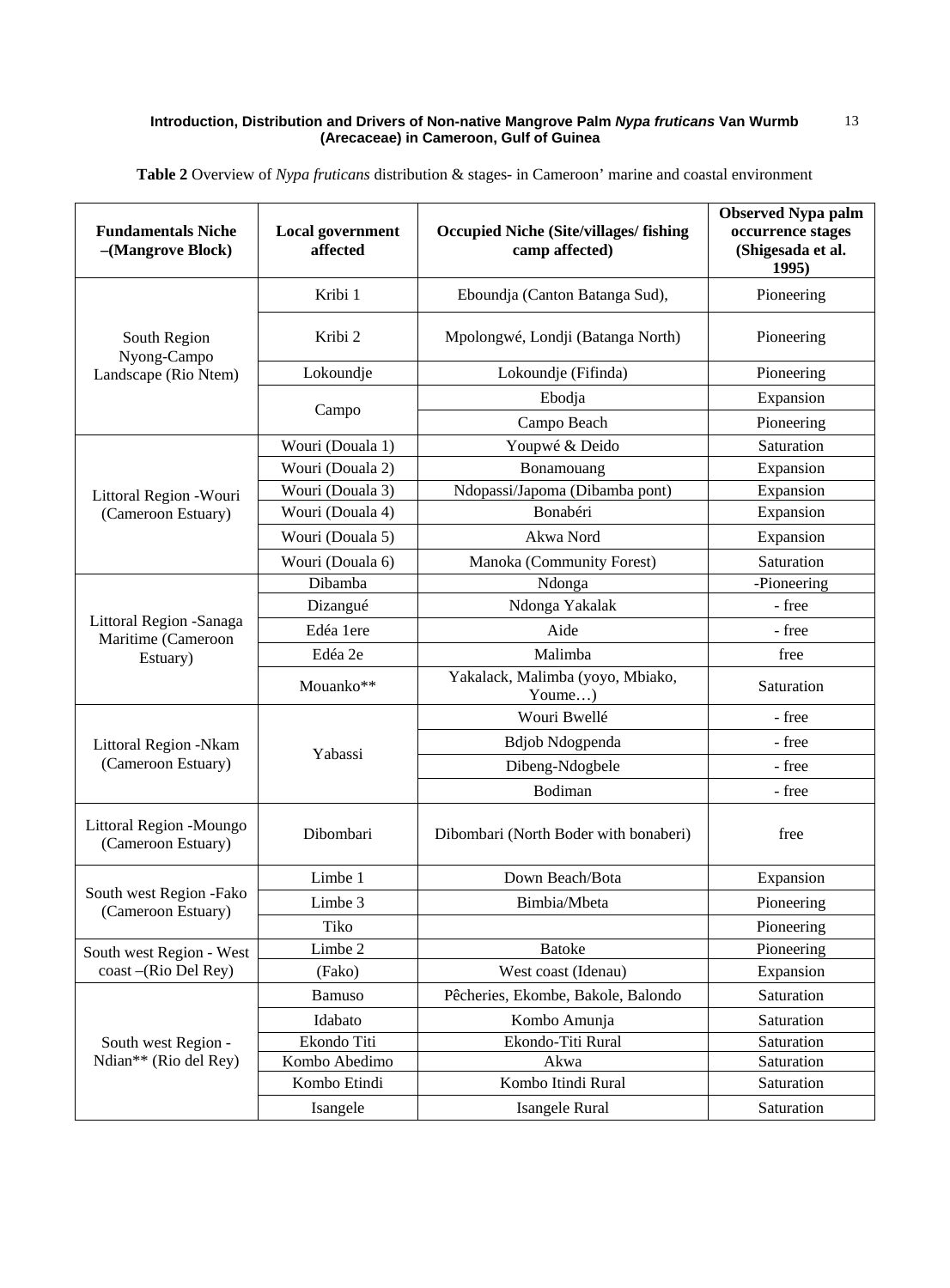\*The future National Park of Douala-Edea is now gazetted as the Douala Edea Marine and Terrestrial National Park. The Douala-Edéa National Park, formerly known as the Douala-Edéa Wildlife Reserve, is a national park in the Littoral Region of Cameroon, \*\*Proposed national park of Ndongoré and Rio del Rey Ramsar site, - potential site to be affected.

# **4. Conclusions and Recommendations for Future Perspectives**

Historically, Nypa palm was wildly distributed and limited to specific islands, landscape and continent. Mindful, of its variety uses, this mangrove palm was re-introduced other especially in West Africa were it has colonised and become naturalised in many states in Nigeria. Nypa palm rapidly reached homeostasis and spread out of its first reintroduced site. No risks analysis or assessment was conducted prior to that intentional introduction, more than a century after over 10 countries of the GCLME are affected by Nypa palm.

In Cameroon shoreline Nypa palm was already present during and immediately after the First World War and thus further spread to the Cameroon estuary mangrove block contrary a certain school of though. Dispersal mechanism are natural and anthropogenic favoured by drivers like habitat destruction and fragmentation from anthropogenic disturbances. Nypa palm stand in the mangrove ecosystem of the Rio del Rey and Cameroon estuaries has reached saturation (homeostasis) stage while that of the Kribi-Campo landscape (Rio Ntem) is at the pioneering stage with many floating seeds/fruits. The estimated invadability rate upper limit was 175 Nypa palm/ha/year.

*Nypa fruticans* (Nypa palm) has spread across Cameroon mangrove blocks from north (border to Nigeria) to south (border to Equatorial Guinea), there is need for further research to understand why Nypa palm is look as an invasive species today, know its biophysical impacts and possible management scenarios that would maximise and minimise impacts. In this light administrative unit (local government) authorities with mangrove ecosystem and wetland when developing their development plans should include strategies and action to manage Nypa palm.

# **Acknowledgements**

The authors thank the University of Douala for the time and resources it permitted them to use. We thank the FAO Cameroon Representation through its GEF support Community management Mangrove project and Cameroon Wildlife Conservation Society for providing an enabling environment for the field work and support from staff. The authors are also grateful for importance guidance and input from Prof. Brian W. van Wilgen and Dr David Le Maitre, both from Centre for Invasion Biology, Department of Botany and Zoology, Stellenbosch University for spelling the need to embark such topic, to Prof. Ndongo DIN of the Department of Botany (Former Head), Faculty of Science, University of Douala. Thierry Dikoume (PhD-Student, University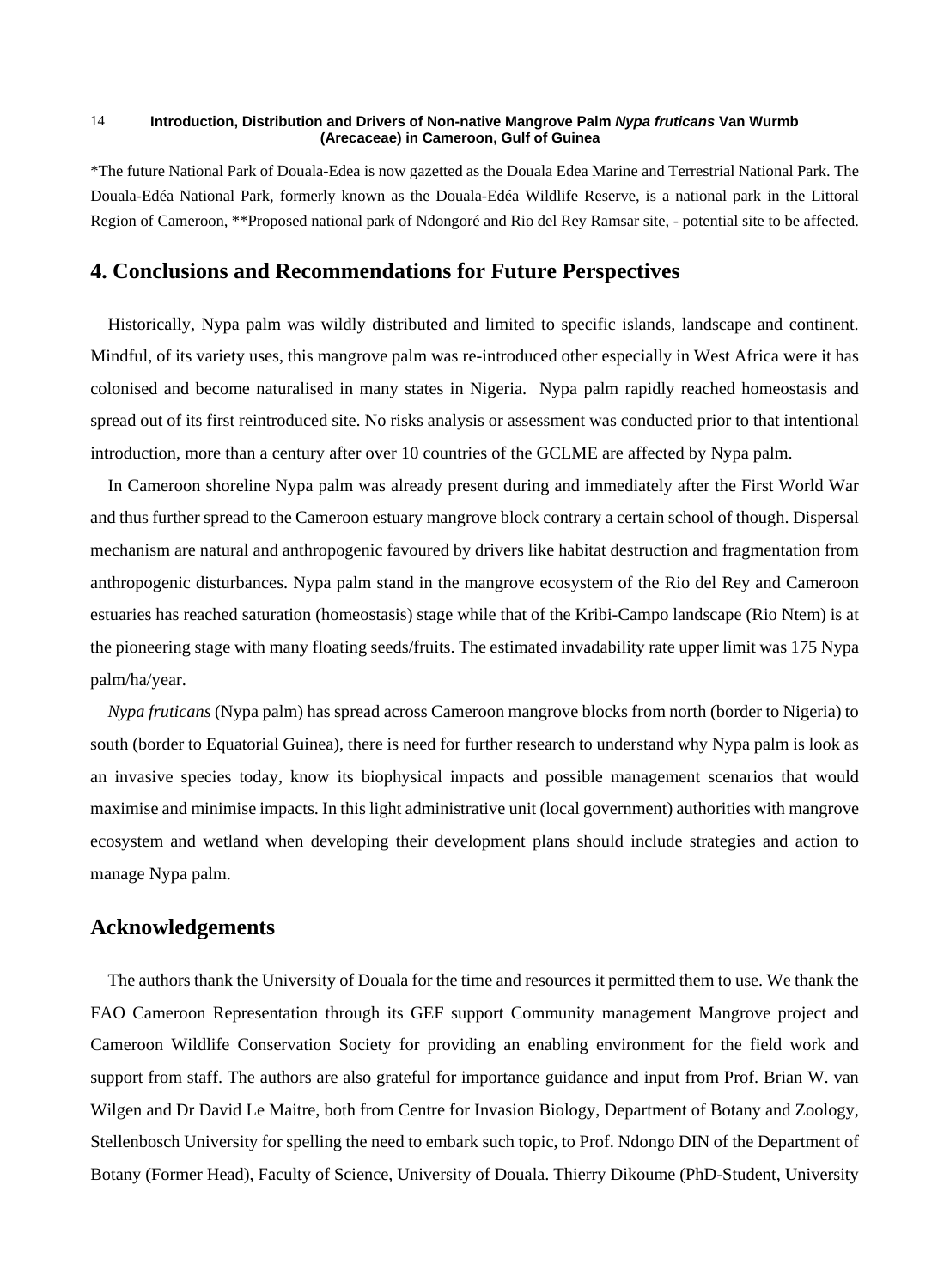of Douala), Diyouke Eugene (Geomatics Expert, CWCS), Etame Prince (Restorationist-CWCS), Agbor Claudia (Intern MINEPDED, South West, Region) and four anonymous reviewers provided useful comments on an earlier version of the manuscript.

### **Compliance with ethical standards**

Funding: This study was funded by many quarters amongst which the supported by IDEAWILD (is a registered 501c(3) )through the donation of a compass, computer and GPS t 650 use for field data collection and write up. The Cameroon Wildlife Conservation Society covered most of the field transport cost to the respective mangrove blocks.

### **Conflict of interest**

The authors declare that they have no conflict of interest.

# **References**

- [1]. Ajonina G (2016) Mangroves and wetlands of Sub-saharan Africa: potential for sustainable livelihoods and development. In: Ogunsanwo OY and Akinwole AO (eds) A keynote address presented at the 38th annual conference of forestry association of Nigeria (FAN). Port Harcourt, Nigeria, pp 22–49
- [2]. Ajonina G, Kemajou J, Bitchick CA, Wambe NE (2010) Rapport technique sur l'évaluation chiffrée de la dégradation d'une partie de la mangrove du littoral. Consultancy Report. MINEPDED, Yaoundé, Cameroon
- [3]. Ajonina NG (2008) Inventory and modelling mangrove forest stand dynamics following different levels of wood exploitation pressure in the douala-edea Atlantic Coast of Cameroon, Central Africa. Dissertation, Albert Ludwigs University of Freiburg
- [4]. Akpan UF, Akpan FS, Oladele ON, Malizu LC, Odey BO (2016) Economic importance of Nypa fruticans in the Niger Delta Regions of Nigeria. In: Ogunsanwo OY and Akinwole AO (eds) Mangroves and wetlands of sub-saharan Africa: potential for sustainable livelihoods and development. 38th annual conference of forestry association of Nigeria. Port Harcourt River state, Nigeria, pp 738–744
- [5]. Amin EM (2005) Social science research: conception, methodology and analysis. Makerere University, Kampala
- [6]. Baba S, Chan HT, Aksornkoae S (2013) Useful products from mangrove and other coastal plants. International Society for Mangrove Ecosystems, Yokohama, Japan
- [7]. Bacon P (2001) Germination of Nypa fruticans in Trinidad. Palms 45:57–61
- [8]. Balick MJ, Beck HT (1990) Useful palms of the world: a synoptic bibliography. Columbia University Press, New York, NY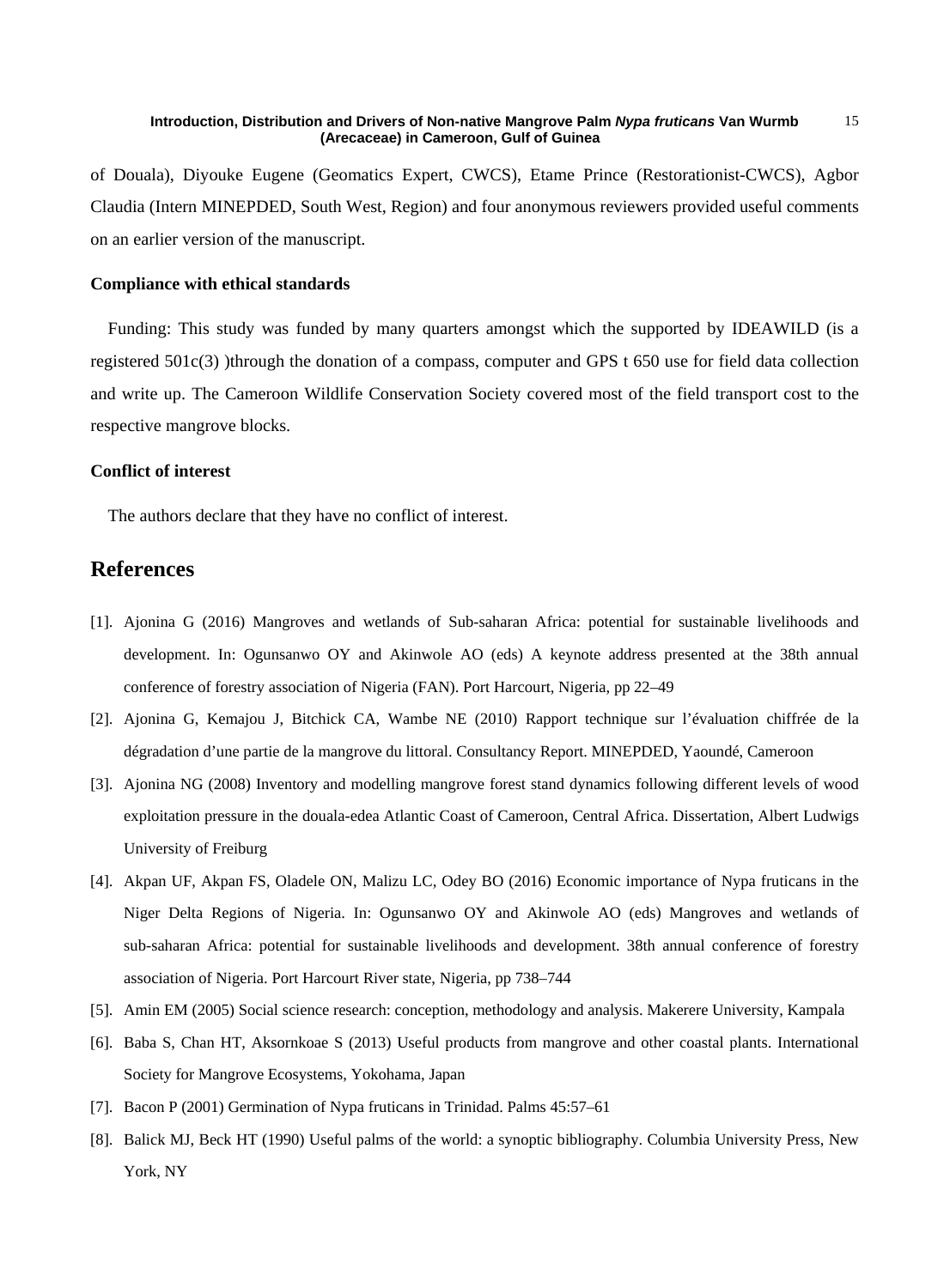- [9]. Ball M, Cochrane M, Rawson H (1997) Growth and water use of the mangroves *Rhizophora apiculata* and *R. stylosa* in response to salinity and humidity under ambient and elevated concentrations of atmospheric CO2. Plant Cell Environ 20:1158–1166
- [10]. Bellard C, Leroy B, Thuiller W, Rysman JF, Courchamp F (2016) Major drivers of invasion risks throughout the world. Ecosphere 7:e01241
- [11]. CAB International (2004) Prévention et Gestion des espèces étrangères envahissantes: La mise en œuvre de la coopération en Afrique de l'Ouest. Compte rendu d'un atelier tenu à Accra, Ghana, de 9 au 11 mars. CAB International, Nairobi, Kenya
- [12]. Courtesy A (2006) Legal strategies for combating invasive alien species. In: Koike F, Clout MN and Kawamichi M (eds) Assessment and control of biological invasion risks. SHOUKADOH Book Sellers, Gland, Switzerland, pp 27–34
- [13]. Creswell JW (1998) Qualitative inquiry and research design: choosing among five traditions. Sage Publications, Thousand Oaks, CA
- [14]. Creswell JW (2009) Research design. Sage Publications, Thousand Oaks, CA
- [15]. David N, Ukoima H, Oddo E, Ekeke B, Emerhi E (2008) Local utilization of nypa palm (*Nypa fruticans*, Wurmb) in parts of rivers state, Nigeria. Acta Agron Niger 8:43–48
- [16]. Davis MA (2011) Invasion biology. In: Simberloff D and Rejmanek M (eds) Encyclopedia of biological invasions. University of California Press, Berkeley, CA, pp 64–369
- [17]. Denzin NK, Lincoln YS (1994) Introduction: entering the field of qualitative research. In: Denzin NK and Lincoln YS (eds) Handbook of qualitative research. Sage Publications, Thousand Oaks, CA, pp 1–17
- [18]. Dransfield J, Uhl NW, Asmussen CB, Baker WJ, Harley MM, Lewis CE (2008) Genera palmarum: the evolution and classification of palms. Kew Publishing, Royal Botanic Gardens, Kew
- [19]. Duke NC (2006) Australia's mangroves: the authoritative guide to australia's mangrove plants. University of Queensland, Queensland
- [20]. Ellison J, Strickland P (2010) Stratigraphy and pollen analysis of recent sediments in the Douala Estuary, Cameroon. Report to WWF Central Africa Regional Programme Office, Yaounde, Cameroon. Aceessd 19 august 2010
- [21]. Ellison J, Koedam NE, Wang Y, Primavera J, Eong OJ, Yong JW-H, Nam VN (2010) Nypa fruticans. The IUCN Red List of Threatened Species. ISSN 2307-8235 (online). http://dx.doi.org/10.2305/IUCN.UK.2010-2.RLTS.T178800A7610085.en or [http://www.iucnredlist.org/details/178800/0.](http://www.iucnredlist.org/details/178800/0) Accessed 2 october 2016
- [22]. FAO (1994) Mangrove forest management guidelines. FAO Forestry Paper 117. FAO, Rome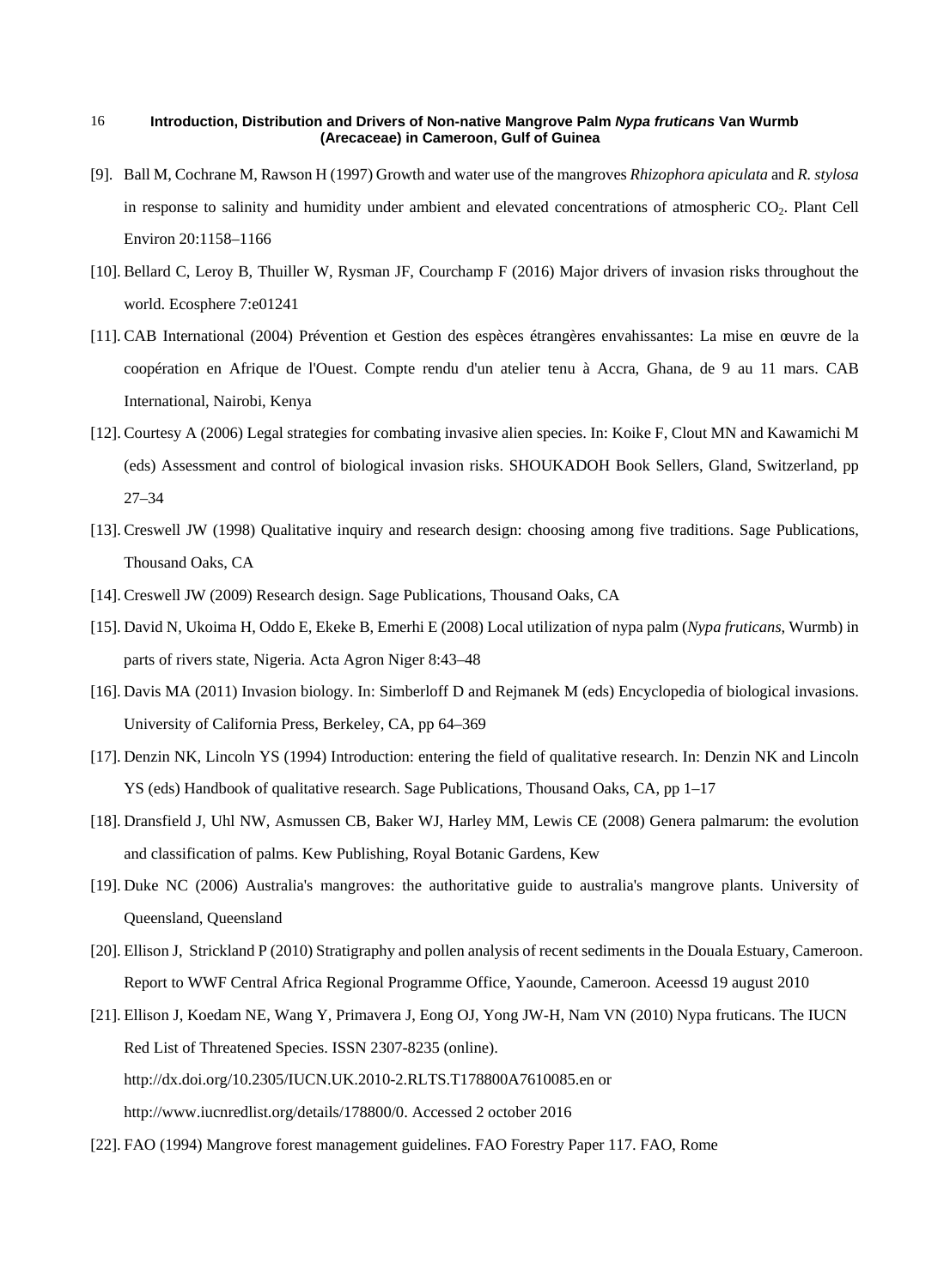- [23]. Farnsworth EJ, Ellison AM, Gong WK (1996) Elevated CO<sub>2</sub> alters anatomy, physiology, growth, and reproduction of red mangrove (*Rhizophora mangle* L.). Oecologia 108:599–609
- [24]. Feka NZ, Manzano MG (2008) The implications of wood exploitation for fish smoking on mangrove ecosystem conservation in the South West Province, Cameroon. Trop Conserv Sci 1:222–241
- [25]. Flach M, Rumawas F (1996) Plants yielding non-seed carbohydrates. Backhuys Publishers, Leiden, NL
- [26]. Fong FW (1982) Nypa swamps in Peninsular Malaysia. Proceedings of the 1st international wetlands conference. Ecological Management, Wetlands, pp 31–38
- [27]. GCLME (Guinea Current Large Marine Ecosystem) (2005) Report of the regional training workshop on integrated coastal area management. UNIDO/UNDP/UNEP/GEF/ NOAA/NAPAD, Kribi, Cameroon
- [28]. Giri C, Ochieng E, Tieszen LL, Zhu Z, Singh A, Loveland T, Masek J, Duke N (2011) Status and distribution of mangrove forests of the world using earth observation satellite data. Glob Ecol Biogeogr 20:154–159
- [29]. GISD (Global Invasive Species Database) (2015) Species profile *Nypa fruticans*. http://www.iucngisd.org/gisd/species.php?sc=1838. Accessed 27 January 2018
- [30]. Hamilton LS, Dennis HM (1988) Use and management of nipa palm (*Nypa fruticans*, Arecaceae): a review. Econ Bot 42:206–213
- [31]. He Z, Zhang Z, Guo W, Zhang Y, Zhou R, Shi S (2015) *De novo* assembly of coding sequences of the mangrove palm (*Nypa fruticans*) using RNA-seq and discovery of whole-genome duplications in the ancestor of palms. PLoS One 10:e0145385
- [32]. Hefferman C (2013) Qualitative research approach. http://www.explorable.com. Accessed 2 August 2016
- [33]. Humphrey S, Gordon C (2012) Combating Living Resources Depletion and Coastal Area Degradation in the Guinea Current LME through Ecosystem-based Regional Actions (GCLME). UNEP Evaluation office, Nairobi, Kenya
- [34]. Ibel A (2016) Harnessing ethno-botanical and non-timber forest products of the mangrove and wetlands. In: Ogunsanwo OY and Akinwole AO (eds) Mangroves and wetlands of sub-saharan Africa: potential for sustainable livelihoods and development 38th annual conference of forestry association of Nigeria (FAN). Port Harcourt, Nigeria, pp 231–258
- [35]. Isebor CE, Ajayi TO, Anyanwu A (2003) The incidence of *Nypa fruticans* (Wurmb) and its impact on fisheries production in the Niger Delta mangrove ecosystem. In: 16th annual conference of the fisheries society of nigeria (FISON). Maiduguri, Nigeria, pp 13–16
- [36]. Jeschke JM, Strayer DL (2005) Invasion success of vertebrates in Europe and North America. Proc Natl Acad Sci U S A 102:7198–7202
- [37]. Letouzey R (1968) Etude phytogeographique du Cameroun. Paul Chevalier, Paris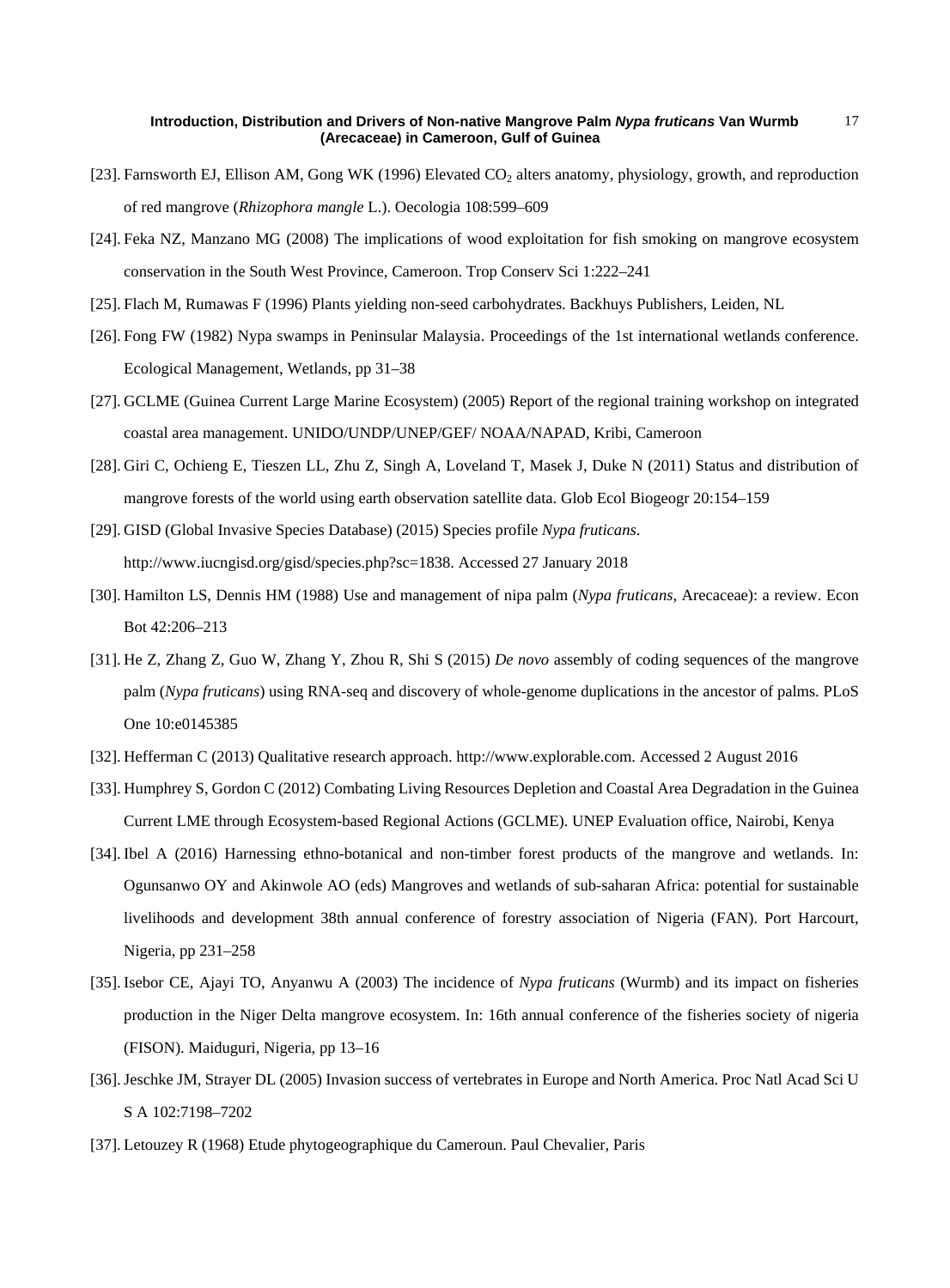- [38]. Lovly M, Merlee-Teresa M (2016) Nypa palm (*Nypa fruticans* Wurmb.) a new record from Kerala. Int J Adv Res 4:1051–1055
- [39]. McFadden K (2014) The rise of c4 plants. Ecology by proxy. [umainepaleo.](https://paleoecology.wordpress.com/author/umainepaleo/) https://paleoecology.wordpress.com/2014/03/24/the-rise-of-c4-plants/. Accessed 9 September 2017
- [40]. Ibe AC, Folack J, Mbome LI, Bokwe A, and Tangang A (1999) Cameroon coastal profile. MINEF-C/UNIDO/UNDP-GEF ISBN 2-910526-29-1. pp102
- [41]. MINEPDED (2014) Stratégie nationale de gestion durable des mangroves et des écosystèmes côtiers au Cameroun et son plan de mise en œuvre. Ministère De L'environnement, De La Protection De La Nature et du Développement Durable (MINEPDED)/ FAO-GEF-Cameroon Project PCG/CMR/30/GEF. Yaounde, Cameoun. pp111
- [42]. MINEPDED (2017) Les mangroves du Cameroun: etat de lieux et Gestion. Ministère De L'environnement, De La Protection De La Nature Et Du Développement Durable (MINEPDED)/ FAO-GEF-Cameroon Project PCG/CMR/30/GEF. Yaounde, Cameoun..pp 191
- [43]. MINFOF (2014) Schéma directeur d'Aménagement des mangroves du Cameoun. MINFOF, Yaounde, Cameroun. pp  $107 +$  annexes
- [44]. Mooney HA, Hobbs RJ (2000) Invasive species in a changing world. Island Press, Washington, DC
- [45]. Moudingo J-H, Ajonina G, Tomedi M, Dibong D (2017) Invadability/invasiveness of non-native mangrove palm (*Nypa fruticans* wurmb.) from long-term monitoring of permanent sample plots in Cameroon. European Conference on Tropical Ecology & Annual meeting of the society for tropical ecology (GTÖ). Brussels, Belgium, pp 263
- [46]. Moudingo JH, Fon JN, Mokake SE, Ndembe ME (2015) Non-native mangrove Nypa fruticans invasion in the Gulf of Guinea. In: Ens E, Fisher J and Costello O (eds) Indigenous people and invasive species: perceptions, management, challenges and uses. IUCN Commission on Ecosystem Management Community Booklet, Sydney, Australia, pp 7–9
- [47]. Muller J (1959) Palynology of the recent Orinoco delta and shelf sediments. Micropaleontology 5:1–32
- [48]. Narayanan V (2015) Document analysis. International Institute of Business Analysis, Canada. http://www.fhyzics.com. Accessed 12 March 2017
- [49]. NBSAP II (2012) Republic of cameroon 2012, national biodiversity strategy and action plan–version II–MINEPDED, Yaounde, Cameroon
- [50]. Neba A (1999) Modern geography of the republic of Cameroon. NEBA, Camden, NJ
- [51]. Ong JE (1982) Mangroves and aquaculture in Malaysia. Ambio 11:252–257
- [52]. Päiväke AEA (1996) *Nypa fruticans* Wurmb. In: Flach M and Rumawas F (eds) Plant Resources of South-East Asia (PROSEA), Volume 9 Plants yielding non-seed carbohydrates. Wageningen, Prosea/Pudoc, Bogor, pp 133–137
- [53]. Peshkin A (1993) The goodness of qualitative research. Educ Res 22:23–29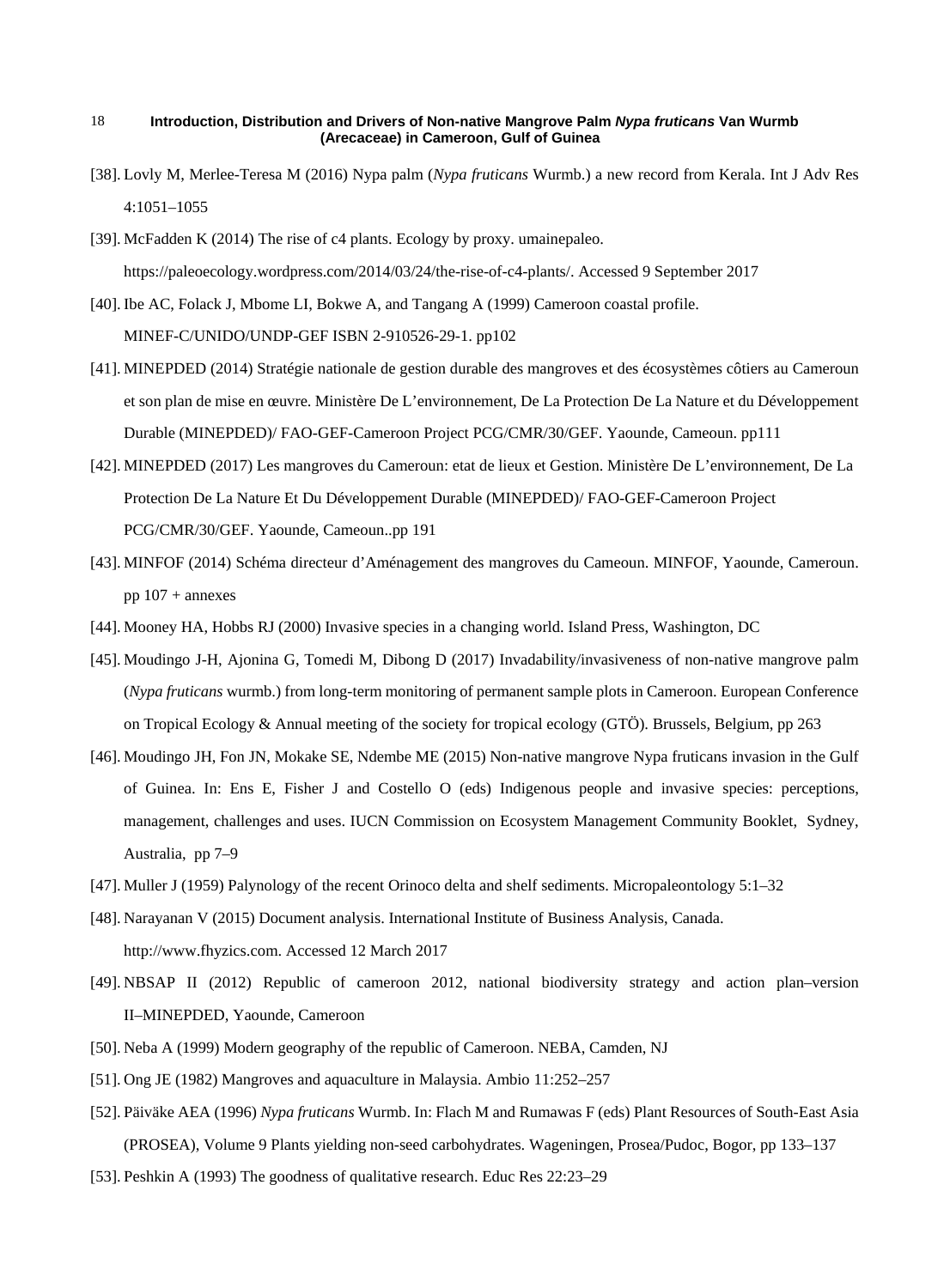- [54]. Pitt M (2008) The pitt review: learning lessons from the root of floods. COL, London, UK
- [55]. Pysek P, Jarosik V, Hulme PE et al. (2010) Disentangling the role of environmental and human pressures on biological invasions across Europe. Proc Natl Acad Sci U S A 107:12157–12162
- [56]. Razanajatovo M, Maurel N, Dawson W, Essl F, Kreft H, Pergl J, Pysek P, Weigelt P, Winter M, van Kleunen M (2016) Plants capable of selfing are more likely to become naturalized. Nat Commun 7:13313
- [57]. Richardson DM (2011) Fifty years of invasion ecology: the legacy of charles elton. Blackwell Publishing Ltd., Oxford, UK
- [58]. Riffle RL (2008) Timber press pocket guide to palms. Timber Press, Portland
- [59]. Saenger P, Bellan MF (1995) The mangrove vegetation of the Atlantic Coast of Africa: a review. Université de Toulouse, Toulouse, France
- [60]. Seebens H, Gastner MT, Blasius B (2013) The risk of marine bioinvasion caused by global shipping. Ecol Lett 16:782–790
- [61]. Shigesada N, Kawasaki K, Takeda Y (1995) Modeling stratified diffusion in biological invasions. Am Nat 146:229–251
- [62]. Spalding M, Kainuma M, Collins L (2010) World atlas of mangroves. Earthscan, Washington, DC
- [63]. Sum PC, Khoo HE, Azlan A (2013) Comparison of nutrient composition of ripe and unripe fruits of Nypa fruticans. Fruits 68:491–498
- [64]. Sunderland TC, Morakinyo T (2002) Nypa fruticans, a weed in West Africa. Palms 46:154–155
- [65]. Tening AS, Chuyong GB, Asongwe GA, Fonge BA, Lifongo LL, Mvondo-Ze AD, Che VB, Suh CE (2013) Contribution of some water bodies and the role of soils in the physicochemical enrichment of the Douala-Edea mangrove ecosystem. Afr J Environ Sci Tech 7:336–349
- [66]. Teo S, Ang W, Lok A, Kurukulasuriya B, Tan H (2010) The status and distribution of the nipah palm, *Nypa fruticans* Wurmb (Arecaceae), in Singapore. Nat Singapore 3:45–52
- [67]. Tomlinson PB (1979) Systematics and ecology of the palmae. Annu Rev Ecol Syst 10:85–107
- [68]. Tomlinson PS (1986) The botany of mangroves. Cambridge University Press, New York, NY
- [69]. Travis (2016) Desk research: the what, why and how. http://www.helpdesk@userfocus.co.uk. Accessed 9 February 2017
- [70]. Ukpong IE (2007) *Nypa fruticans* invasion and the integrity of mangrove ecosystem functioning in the marginal estuaries of south eastern nigeria. Department of Geography & Natural Resources Management University of Uyo, Uyo Akwa Ibom State, Nigeria, p 13

[\(https://www.academia.edu/7708886/NYPA\\_FRUTICANS\\_INVASION\\_AND\\_THE\\_INTEGRITY\\_OF\\_MANG](https://www.academia.edu/7708886/NYPA_FRUTICANS_INVASION_AND_THE_INTEGRITY_OF_MANGROVE) [ROVE](https://www.academia.edu/7708886/NYPA_FRUTICANS_INVASION_AND_THE_INTEGRITY_OF_MANGROVE) retrived october 2017)